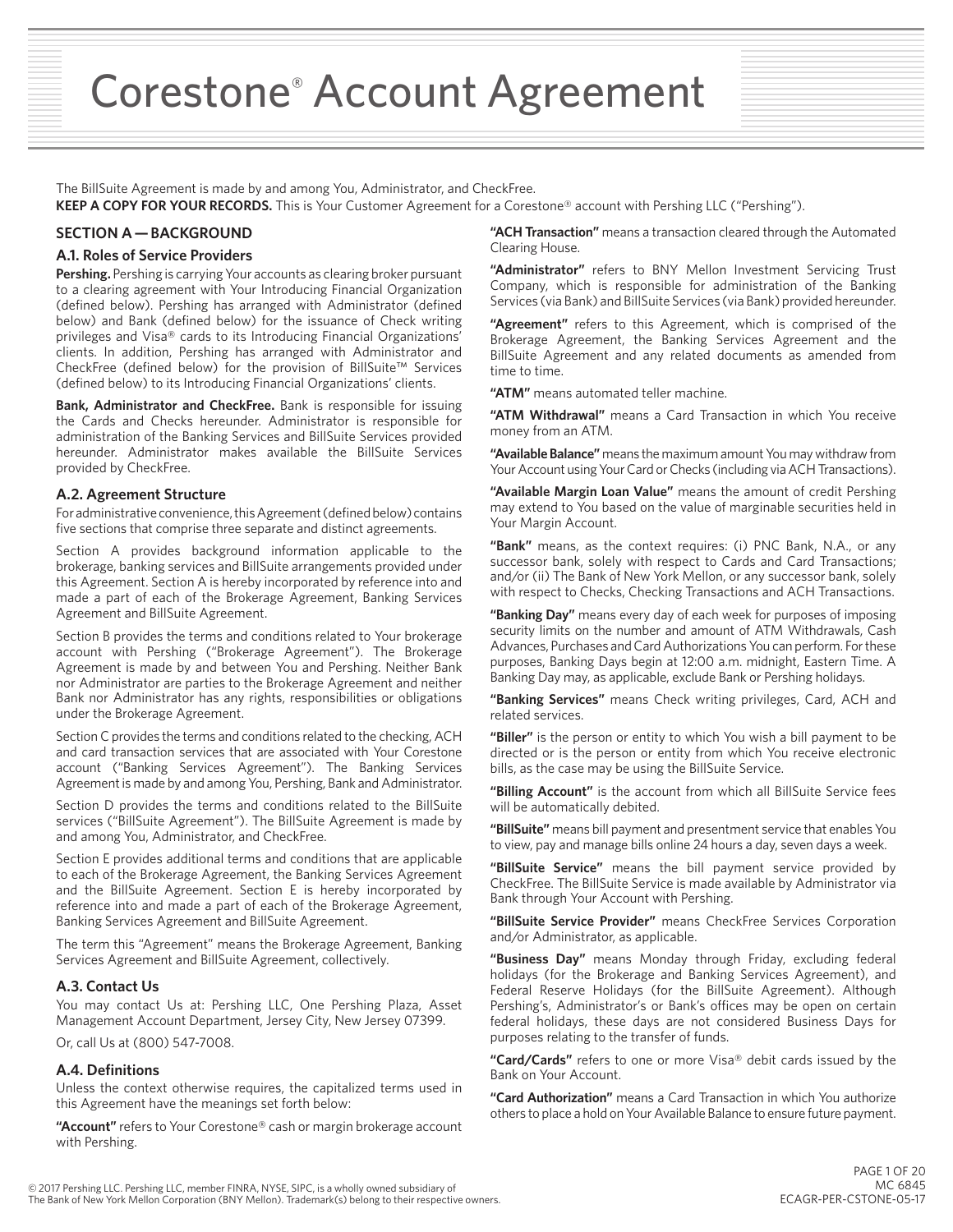**"Card Transaction"** means those transactions which You can perform with Your Card as more fully described below.

**"Cash Advance"** means a Card Transaction in which You receive money back from a merchant or financial institution. Cash Advances do not include ATM Withdrawals.

**"CheckFree"** means CheckFree Services Corporation, a subsidiary of Fiserv Solutions, Inc. CheckFree provides the BillSuite Services pursuant to the terms of the BillSuite Agreement.

**"Checks"** mean the Checks issued on Your Account and drawn on the Bank.

"**Check Transaction"** means those transactions which You initiate via a Check.

**"Corestone**™ **Account Agreement"** refers collectively to the agreements You make with (a) Pershing with respect to brokerage services, (b) Pershing, Bank and Administrator, solely with respect to Banking Services, and (c) Administrator and CheckFree solely with respect to BillSuite Services, when You open a Corestone account, consisting of the Corestone Account Application; this Agreement; the Option Agreement, if applicable; and any other written agreements between You and Pershing, all as amended from time to time.

**"Corestone Account Application"** refers to the Application You submit to open a Corestone account.

**"Corestone Account Services"** means the respective services provided pursuant to this Agreement.

**"Debit Balance"** means the Account balance representing money owed Pershing.

**"Due Date"** is the date reflected on Your Biller statement on which the BillSuite payment is due; it is not the late date or grace period.

**"Documents"** mean any disclosure documents, the Funds' prospectus(es), the Corestone Account Agreement, the Corestone Account Application which contain additional terms governing Corestone account, and the Corestone Account Financial Terms card, all as may be amended from time to time.

**"Electronic Fund Transfer"** means any transfer of funds initiated or authorized by You through an electronic payment system. Card Transactions, certain ACH Transactions and BillSuite Transactions are considered Electronic Fund Transfers.

**"Free Credit Balance"** refers to the sum of any cash balance in Your Account. (When a cash balance in Your Margin Account is collateral for Your obligations to cover short securities and/or option positions, it is not available for Your use and is not included in Your Free Credit Balance).

**"Fed Funds"** refer to the funds that are immediately available and not subject to an availability or collection hold.

**"Foreign Account"** refers to a Corestone account for which the primary account holder is not a resident or not a citizen of the United States.

**"Fund(s)"** mean any money market fund(s) or cash sweep product Pershing makes available and is selected by You.

**"Good Delivery"** refers to the delivery to Pershing of freely transferable

securities (that is, properly registered, endorsed and fully negotiable stock certificates).

**"I, Me, My, You, Your, Accountholder"** refers to all of the individual Account owners and persons who sign the Corestone Account Application for individual and joint Accounts and refers to the corporation, limited liability company, partnership, trust or other legal entity for corporate, limited liability company, partnership, trust or other legal entity Accounts.

**"Introducing Financial Organization"** refers to a bank, brokerage firm, or other financial organization introducing Your Account to Pershing.

**"Payment Account"** is the account from which bill payments will be debited.

**"Payment Instruction"** is the information provided by You to the BillSuite Service for a bill payment to be made to the Biller (such as, but not limited to, Biller name, Biller account number and Scheduled Payment Date).

**"Pershing"** means Pershing LLC.

**"Prospectus"** is an offering document describing those money market fund(s), which fund(s) are made available by Pershing in connection with Your Account.

**"Purchase"** means a Card Transaction in which You purchase goods or services.

**"Regulation E"** means Regulation E (12 C.F.R. part 1005) of the Consumer Financial Protection Bureau.

**"Scheduled Payment"** is a payment that has been scheduled through the BillSuite Service but has not begun processing.

**"Scheduled Payment Date"** is the day You want Your Biller (via BillSuite) to receive Your bill payment and is also the day Your Payment Account will be debited, unless the Scheduled Payment Date falls on a non-Business Day, in which case it will be considered to be the previous Business Day.

**"Short Sale"** means the sale of a security You don't own, or that You have instructed Pershing not to deliver against Your sale ("short against the box").

**"Transaction"** means those transactions which You can perform with Your Cards and Checks as more fully described in this Agreement, as well as ACH Transactions.

**"Unauthorized Transaction"** means a Transaction made by someone without Your authorization and from which You received no benefit. An Unauthorized Transaction does not include: (a) a Card Transaction by a person to whom You furnished Your Card or PIN unless You have notified Us that Card Transactions by such persons are no longer authorized and We have had a reasonable opportunity to act on such notice; (b) a Transaction made or authorized by You with the intent to defraud; or (c) a Transaction which is made in error by Us.

**"We, Us, Our"** means, as the context requires, Pershing, Administrator and/or Bank (for the Brokerage and Banking Services Agreement); and means CheckFree Services Corporation and/or Administrator (for the BillSuite Agreement).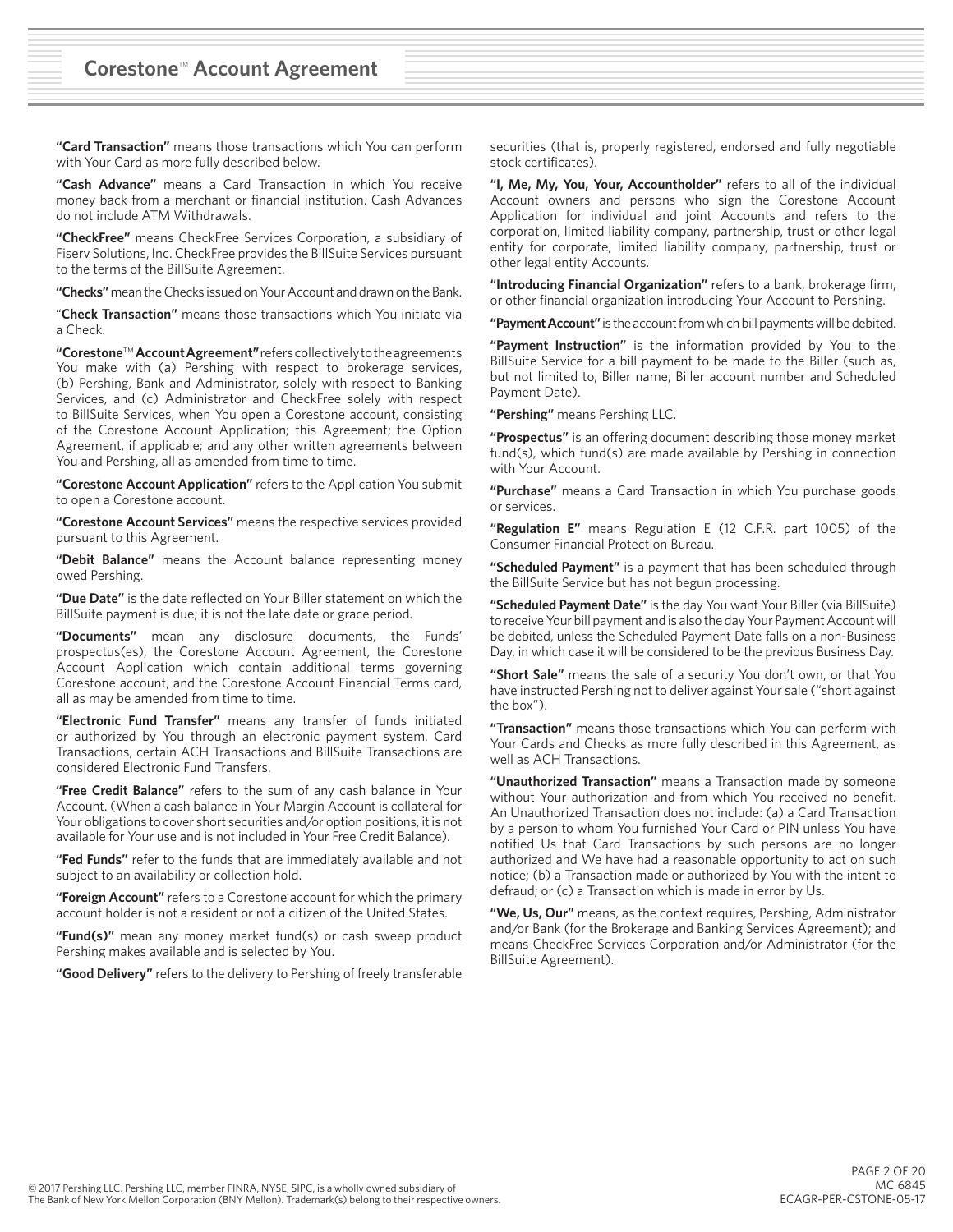# **SECTION B — BROKERAGE AGREEMENT**

#### **B.1. Pershing's Role**

Pershing may accept from Your Introducing Financial Organization, without inquiry or investigation, (i) orders for the purchase or sale of securities and other property on margin or otherwise, and (ii) other instructions concerning Your accounts. Notices to You concerning margin requirements or other matters related to You usually will go through the Introducing Financial Organization; however direct contact by Pershing may occur if market conditions, time constraints or other circumstances require it. Pershing shall not be responsible or liable for any acts or omissions of the Introducing Financial Organization or its employees. You understand that Pershing provides no investment advice nor does Pershing give advice or offer any opinion with respect to the suitability of any transaction or order. You authorize Pershing to act as Your agent to purchase and redeem for Your account shares of the Funds, as previously defined, and You agree that You shall not hold Pershing, its other divisions, affiliates, officers, directors or agents liable for any trading losses incurred. You understand that Pershing will provide services to You including, but not limited to, furnishing necessary documents and information, and taking requisite action regarding inquiries, complaints or disputes concerning Your Corestone account.

#### **B.2. Description of Account**

Corestone account consists of three parts: (a) a conventional brokerage Account (the "Account") which is either a cash or margin account, or both; (b) access to funds in the Account via Cards, Checks, ACH Transaction and via the BillSuite Service; and (c) a choice of Funds. In connection with Your Corestone account, monies that You owe Pershing such as: (a) Debit Balances in the Account; (b) amounts owing as a result of Your Card, Checks, ACH Transactions or use of the BillSuite Service or (c) Corestone account, deposits made for You that are later reversed may be satisfied by any of the following: (1) any credit in Your Account; (2) redeeming shares from Your Funds; (3) if applicable, making loans to You from Your brokerage margin account; or (4) the sale of any securities or other property held by Pershing for You.

#### **B.3. Minimum Required to Open an Account**

For a Gold Account, a minimum of \$10,000.00 in cash, marginable securities or a combination of both is initially required. For a Platinum Account, a minimum of \$20,000.00 in cash, marginable securities or a combination of both is initially required. For a Gold or Platinum Foreign Account with check writing only, a minimum of \$10,000.00 in cash, marginable securities or a combination of both is initially required. For a Gold or Platinum Foreign Account with check writing and a Card, a minimum of \$25,000.00 in cash, marginable securities or a combination of both is initially required. For a Silver or SilverPlus Account, there is a \$5,000.00 minimum balance to open an Account.

#### **B.4. Minimum Required to Maintain an Account**

Although Pershing does not require a specific minimum balance be maintained for Corestone accounts, Pershing reserves the right to request additional funds or securities be deposited whenever the asset value of the Account falls below 50% of the initial minimum requirement. If, after Pershing has notified You that additional assets must be deposited, the account is not brought back up to at least 50% of the initial minimum requirement in a reasonable time period, Pershing reserves the right to terminate the Corestone account at which time You agree to destroy any Cards or Checks previously issued to You.

### **B.5. Applicable Rules and Regulations**

All of Your transactions shall be subject to the constitution, rules, regulations, customs and usages of the exchange or market and its clearing house, if any, where executed by Pershing, including any of Pershing's subsidiaries and affiliates or Your Introducing Financial Organization.

## **B.6. Fund**

Amounts contributed and received will be invested in the Fund of Your choice subject to prior payment by You and on Your behalf of any outstanding margin loan balances, Card overdrafts or other debit items arising from Card usage, check usage or ACH or BillSuite Transactions. If the Fund You selected is a money market fund, You have received and read a copy of the Prospectus of the Fund, which contains a more complete description of it and its operation. Please note that some special tax-exempt Funds are only available to residents of one state.

Pershing will automatically withdraw from the Fund (or if Your Fund is a money market fund), redeem sufficient shares of the Fund to pay for all securities transactions, Card, ACH, Checking and BillSuite transactions. If You intend to send funds to settle securities transactions, Pershing must receive those funds on the Business Day before the settlement date to prevent an automatic redemption. Pershing will redeem sufficient shares of the Fund to pay for Card, ACH, Checking and BillSuite transactions on the date Pershing posts the transaction to Your account, if the Fund You selected is a money market fund.

### **B.7. Lien**

All of Your securities, commodities and other property which Pershing may at any time be carrying for You, or which may at any time be in its possession or under its control, shall be subject to a general lien and security interest in Pershing's favor for the discharge of all Your indebtedness and other obligations to Pershing, without regard to Pershing having made any advances in connection with such securities and other property and without regard to the number of accounts You may have with Pershing. In enforcing Pershing's lien, Pershing shall have the discretion to determine which securities and property are to be sold and which contracts are to be closed. Securities and other property held in Your retirement account(s) maintained by Pershing, which may include Individual Retirement Accounts (IRAs) or qualified plans, are not subject to this general lien and such securities or other property may only be used to satisfy Your indebtedness or other obligations to Your Introducing Financial Organization and/or Pershing related to Your retirement account(s).

### **B.8. Credit Investigation, Negative Credit Report**

You authorize Pershing to exchange credit information about You and Your Account with others. As required by law, You are notified that any negative credit report reflecting on Your credit record may be submitted to a credit reporting agency if You fail to fulfill the terms of Your credit obligations. Pershing may request a credit report on You and upon request, Pershing will state the name and address of the consumer reporting agency that furnished it. If Pershing extends, updates, reviews or renews Your credit, Pershing may request a new credit report without notifying You.

**PLEASE NOTE: PARAGRAPHS B.9, B.10 AND B. 11 APPLY TO MARGIN ACCOUNTS ONLY. THE INTRODUCING FINANCIAL ORGANIZATION IS INTENDED TO HAVE THE BENEFIT AND IS A THIRD-PARTY BENEFICIARY OF THESE PARAGRAPHS AS WELL AS PARAGRAPHS B.12, B.13 AND B.14.**

#### **B.9. Liquidation**

If, in Pershing's discretion, Pershing considers it necessary for Pershing's protection to require additional collateral or in the event that a petition in bankruptcy or for appointment of a receiver is filed by or against You, or an attachment is levied against Your accounts, or in the event of Your death, Pershing shall have the right to sell any or all securities, commodities and other property in the accounts Pershing has established for You, whether carried individually or jointly with others, to buy any or all securities, commodities and other property which may be short in such accounts, to cancel any open orders, and to close any or all outstanding contracts, all without demand for margin or additional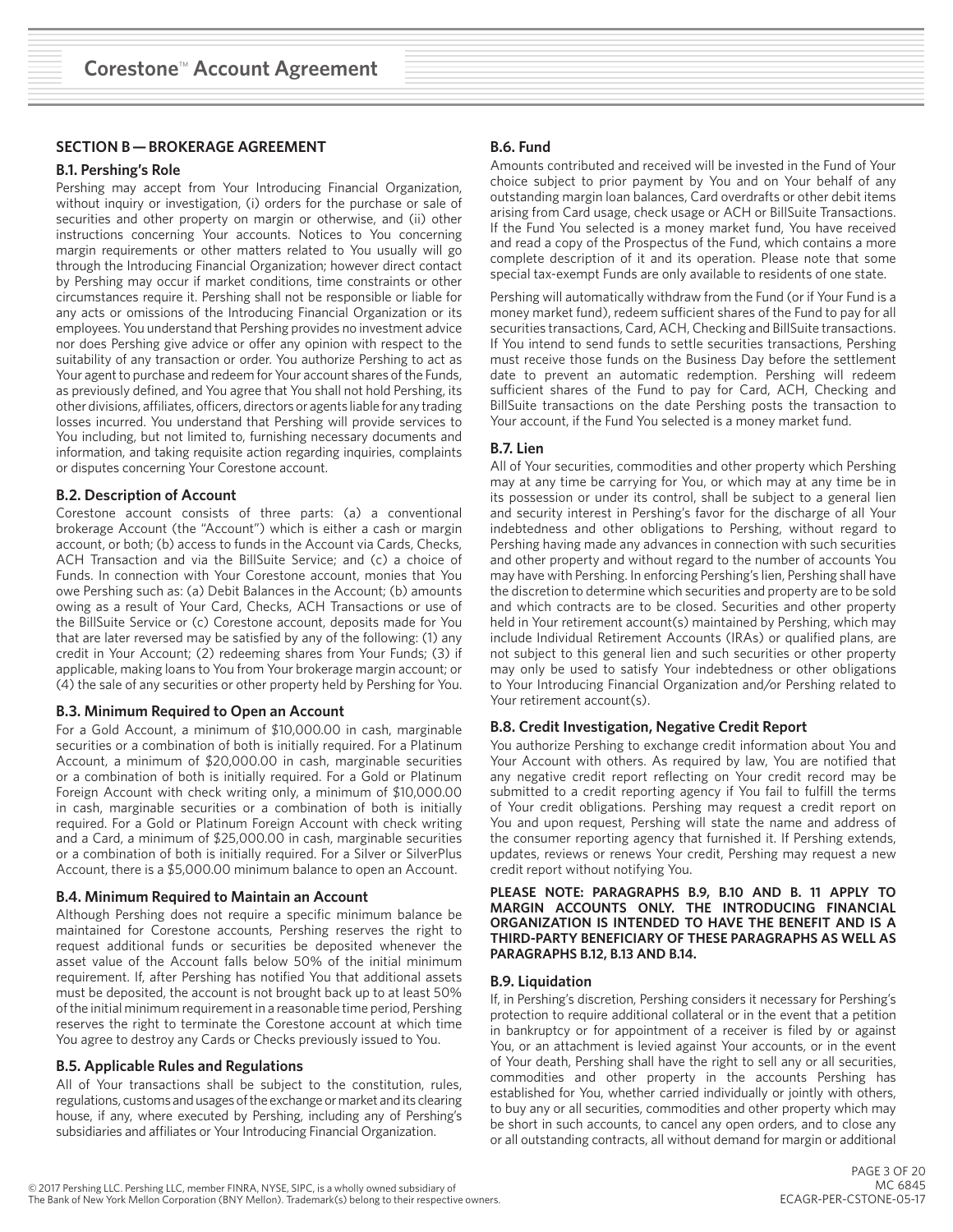margin, notice of sale or purchase or other notice or advertisement. Any such sales or purchases may be made at Pershing's discretion on any exchange or other market where such business is usually transacted, or at public auction or private sale and Pershing may be the purchaser for its own account. It is understood that a prior demand, or call, or prior notice of the time and place of such sale or purchase shall not be considered a waiver of Pershing's right to sell or buy without demand or notice.

### **B.10. Margin Requirements, Credit Charges and Deposits**

You will at all times maintain such securities, commodities and other property in Your accounts for margin purposes as Pershing shall require from time to time via a margin call or other request, and the monthly Debit Balances or adjusted balances in Your accounts with Pershing shall be charged, in accordance with Pershing's practice, with interest at a rate permitted by the laws of the State of New York. It is understood that the interest charge made to Your Account at the close of a charge period will be added to the opening balance for the next charge period unless paid.

In regard to margin calls, whether for maintenance or any other margin call, in lieu of immediate liquidations, Pershing through Your Introducing Financial Organization may permit You a period of time to satisfy a call. This time period shall not in any way waive or diminish Pershing's right in its sole discretion, to shorten the time period in which You may satisfy the call, including one already outstanding, or to demand that a call be satisfied immediately. Nor does such practice waive or diminish the right of Pershing and/or Your Introducing Financial Organization to sell out positions to satisfy the call, which can be as high as the full indebtedness owed by You. Margin requirements may be established and changed by Pershing in its sole discretion and judgment without notice to You. You should contact Your Introducing Financial Organization for the latest information on margin requirements. Pershing may exchange credit information about You with others. Pershing may request a credit report on You and upon request, Pershing will state the name and address of the consumer reporting agency that furnished it. If Pershing extends, updates or renews Your credit, Pershing may request a new credit report without telling You.

### **B.11. Pledge of Securities**

All securities, commodities and other property now or hereafter held, carried or maintained by Pershing in its possession in any of Your accounts may be pledged and re-pledged by Pershing from time to time, without notice to You, either separately or in common with other such securities, commodities and other property for any amount due in Your accounts, or for any greater amount and Pershing may do so without retaining in its possession or control for delivery a like amount of similar securities, commodities or other property.

### **B.12. Payment of Indebtedness Upon Demand**

You shall at all times be liable for the payment upon demand of any Debit Balance or other obligations owing in any of Your accounts with Pershing and You shall be liable to Pershing for any deficiency remaining in any such accounts in the event of the liquidation thereof, in whole or in part, by Pershing or by You; and You shall make payments of such obligations and indebtedness upon demand.

### **B.13. Liability for Costs of Collection**

The reasonable costs and expense of collection of the Debit Balance, recovery of securities and any unpaid deficiency in Your accounts with Pershing, including, but not limited to, attorneys' fees incurred and payable or paid by Pershing, shall be payable to Pershing by You.

### **B.14. Presumption of Receipt of Communications**

Communications may be sent to You at Your current address, which is on file at Pershing's office, or at such other address as You may hereafter give Pershing in writing, or through Your Introducing Financial Organization; and all communications so sent, whether by

mail, telegraph, messenger or otherwise, shall be deemed given to You personally, whether actually received or not.

# **B.15. Scope and Transferability**

This Brokerage Agreement shall cover individually and collectively all accounts that You may open or reopen with Pershing and shall inure to the benefit of Pershing's successors whether by merger, consolidation or otherwise, and assigns, and Pershing may transfer Your accounts to its successors and assigns, and this Brokerage Agreement shall be binding upon Your heirs, executors, administrators, successors and assigns.

## **B.16. Representation as to Capacity to Enter Into Agreement**

You, if an individual, represent that You are of full age, that unless otherwise disclosed to Pershing in writing, You are not an employee of an exchange, or of any corporation of which any exchange owns a majority of the capital stock, or of a member firm or member corporation registered on any exchange, or of a bank, trust company, insurance company or of any corporation, firm or individual engaged in the business of dealing either as a broker or as principal in securities, bills of exchange, acceptance or other forms of commercial paper. You further represent that no one except You has an interest in Your Account(s) with Pershing.

### **B.17. Joint and Several Liability**

If "You" shall consist of more than one individual, Your obligations under this Brokerage Agreement shall be joint and several. Each of You has authority, acting individually and without notice to any other Account holder, to deal with Pershing as fully and completely as if the Account holder is the sole Account holder. Pershing is authorized, but not obligated to follow the instructions of any joint Account holder and to deliver funds, securities or other assets in the Account to any joint Account holder or upon any Account holder's instructions. Pershing is not responsible for determining the purpose or propriety of an instruction Pershing receives from any Account holder or for the disposition of payments or deliveries among joint Account holders. Any notice Pershing sends one Account holder will be notice to all Account holders. You have executed the Joint Account agreement and made the election required therein. Pursuant to that agreement, Pershing may, but is not required to, accept instructions from either joint party.

### **B.18. Option Transactions**

If at any time You shall enter into any transaction for the purchase or sale of an option contract, You hereby agree to first obtain from Your Introducing Financial Organization the then current disclosure statements of the Options Clearing Corporation and further agree to abide by the rules of any national securities association, registered securities exchange or clearing organization applicable to the trading of option contracts and acting alone or in concert, will not violate the position or exercise limitation rules of any such association or exchange or of the Options Clearing Corporation or other clearing organization.

### **B.19. Assignment of Pershing's Rights Under This Brokerage Agreement to the Introducing Financial Organization**

You agree that any rights that Pershing has under this Brokerage Agreement, including but not limited to the right to collect any Debit Balance or other obligations owing in any of Your accounts, may be assigned to Your Introducing Financial Organization so that Your Introducing Financial Organization may collect from You independently or jointly with Pershing, or enforce any other rights granted to Pershing under this Brokerage Agreement.

### **B. 20. No Professional Advice**

You acknowledge that Pershing will not provide You with any legal, tax or accounting advice, that Pershing's employees are not authorized to give any such advice and that You will not solicit or rely upon any such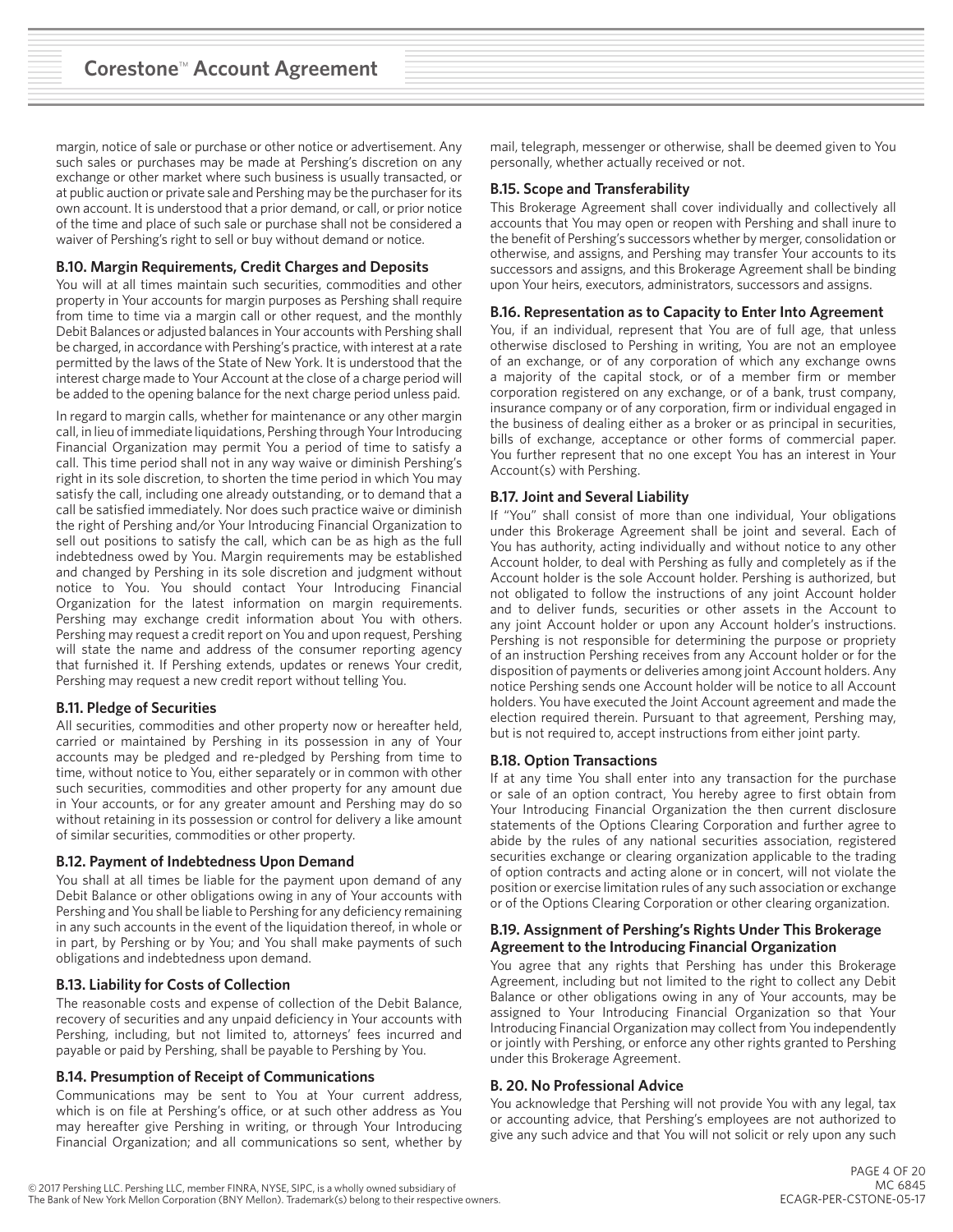advice from Pershing or Pershing's employees whether in connection with transactions in or for any of Your accounts or otherwise. In making legal, tax or accounting decisions with respect to transactions in or for Your accounts or any other matter, You will consult with and rely upon Your own advisors and not Pershing and Pershing shall have no liability therefore.

## **B.21. Special Note for Non-U.S. Accounts**

With respect to assets custodied by Pershing on Your behalf, income and capital gains or distributions to You from Your Account may be taxable in Your home jurisdiction. Please consult Your tax advisor for the appropriate tax treatment of Your transactions.

# **B.22. Pershing's Rights to Terminate Account**

You understand that Pershing may cease all Corestone Account Services provided to You for any reason, in its discretion, including but not limited to the following: (1) if You exceed Your Available Balance; or (2) if Pershing determines that Your use of the Account is inconsistent with investment purposes; or (3) if Pershing shall determine that it no longer wishes to offer the Corestone Account Services or Corestone account to You. However, if Pershing ceases to offer the Corestone account a prorated portion of the annual fee paid will be credited back to Your Account based on the number of months remaining. In the event Your Corestone account is terminated, it will be converted into a brokerage account that will remain subject to the remainder of the Corestone Account Agreement.

### **B.23. Arbitration Disclosures**

**THIS BROKERAGE AGREEMENT CONTAINS A PREDISPUTE ARBITRATION CLAUSE. BY SIGNING THE ACCOUNT APPLICATION, WHICH INCORPORATES THIS BROKERAGE AGREEMENT, YOU AND PERSHING AGREE AS FOLLOWS:**

- **• EACH PARTY TO THIS BROKERAGE AGREEMENT IS GIVING UP THE RIGHT TO SUE EACH OTHER PARTY IN COURT, INCLUDING THE RIGHT TO A TRIAL BY JURY, EXCEPT AS PROVIDED BY THE RULES OF THE ARBITRATION FORUM IN WHICH A CLAIM IS FILED.**
- **• ARBITRATION AWARDS ARE GENERALLY FINAL AND BINDING; A PARTY'S ABILITY TO HAVE A COURT REVERSE OR MODIFY AN ARBITRATION AWARD IS VERY LIMITED.**
- **• THE ABILITY OF THE PARTIES TO OBTAIN DOCUMENTS, WITNESS STATEMENTS AND OTHER DISCOVERY IS GENERALLY MORE LIMITED IN ARBITRATION THAN IN COURT PROCEEDINGS.**
- **• THE ARBITRATORS DO NOT HAVE TO EXPLAIN THE REASON(S) FOR THEIR AWARD, UNLESS, IN AN ELIGIBLE CASE, A JOINT REQUEST FOR AN EXPLAINED DECISION HAS BEEN SUBMITTED BY ALL PARTIES TO THE PANEL AT LEAST 20 DAYS PRIOR TO THE FIRST SCHEDULED HEARING DATE.**
- **• THE PANEL OF ARBITRATORS WILL TYPICALLY INCLUDE A MINORITY OF ARBITRATORS WHO WERE OR ARE AFFILIATED WITH THE SECURITIES INDUSTRY.**
- **• THE RULES OF SOME ARBITRATION FORUMS MAY IMPOSE TIME LIMITS FOR BRINGING A CLAIM IN ARBITRATION. IN SOME CASES, A CLAIM THAT IS INELIGIBLE FOR ARBITRATION MAY BE BROUGHT IN COURT.**
- **• THE RULES OF THE ARBITRATION FORUM IN WHICH THE CLAIM IS FILED, AND ANY AMENDMENTS THERETO, SHALL BE INCORPORATED INTO THIS BROKERAGE AGREEMENT.**

### **B.24. Arbitration Agreement**

**ANY CONTROVERSY BETWEEN YOU AND PERSHING SHALL BE SUBMITTED TO ARBITRATION BEFORE THE FINANCIAL INDUSTRY REGULATORY AUTHORITY.**

**NO PERSON SHALL BRING A PUTATIVE OR CERTIFIED CLASS ACTION TO ARBITRATION, NOR SEEK TO ENFORCE ANY PREDISPUTE ARBITRATION AGREEMENT AGAINST ANY PERSON WHO HAS INITIATED IN COURT A PUTATIVE CLASS ACTION; OR WHO IS A MEMBER OF A PUTATIVE CLASS WHO HAS NOT OPTED OUT OF THE CLASS WITH RESPECT TO ANY CLAIMS ENCOMPASSED BY THE PUTATIVE CLASS ACTION UNTIL; (I) THE CLASS CERTIFICATION IS DENIED; (II) THE CLASS IS DECERTIFIED; OR (III) THE CUSTOMER IS EXCLUDED FROM THE CLASS BY THE COURT. SUCH FORBEARANCE TO ENFORCE AN AGREEMENT TO ARBITRATE SHALL NOT CONSTITUTE A WAIVER OF ANY RIGHTS UNDER THIS BROKERAGE AGREEMENT EXCEPT TO THE EXTENT STATED HEREIN.**

### **DISCLOSURE OF CREDIT TERMS**

#### **B.25. Cash Accounts**

Cash accounts may be subject, at Pershing's discretion, to interest on any Debit Balances resulting from failure to make payment in full for securities purchased, from proceeds of sales paid prior to settlement date or for other charges that may be made to the Account.

#### **B.26. Margin Accounts**

Purchases of securities on credit, commonly known as margin purchases, enable You to increase the buying power of Your equity and thus increase the potential for profit or loss. A portion of the purchase price is deposited when buying securities on margin and Pershing extends credit for the remainder. This loan appears as a Debit Balance on Your monthly statement of Account. Pershing charges interest on the Debit Balance and requires You to maintain securities, cash or other property to secure repayment of funds advanced and interest due.

Interest will be charged for any credit extended to You for the purpose of buying, trading or carrying any securities, for any cash withdrawals made against the collateral of securities, or for any other extension of credit. When funds are paid in advance of settlement on the sale of securities, interest will be charged on such amount from date of payment until settlement date. In the event that any other charge is made to the Account for any reason, interest may be charged on the resulting Debit Balances. You authorize Pershing to transfer securities held in Your cash account to Your margin account, provided You have signed the appropriate sections of the Corestone Application for the purpose of effecting the intent of this Agreement.

### **B.27. Interest Rates**

Interest charged on any Debit Balances in cash accounts or credit extended in margin accounts may be up to 3.00 percentage points above the Pershing Base Lending Rate. The Pershing Base Lending Rate will be set with reference to commercially recognized interest rates, industry conditions relating to the extension of credit and general credit market conditions. The Pershing Base Lending Rate will change without prior notice. When the Pershing Base Lending Rate changes during an interest period, interest will be calculated according to the number of days each rate is in effect during that period. If the rate of interest charged to You is changed for any other reason, You will be notified at least 30 days in advance.

### **B.28. Interest Period**

The interest period begins on the 20th of each month and ends on the 19th of the following month. Accordingly, the interest charges for the period as shown on Your monthly statement are based only on the daily net debit and credit balances for the Interest Period.

### **B.29. Method of Interest Computation**

At the close of each Interest Period during which credit was extended to You, an interest charge is computed by multiplying the average daily Debit Balance by the applicable schedule rate and by the number of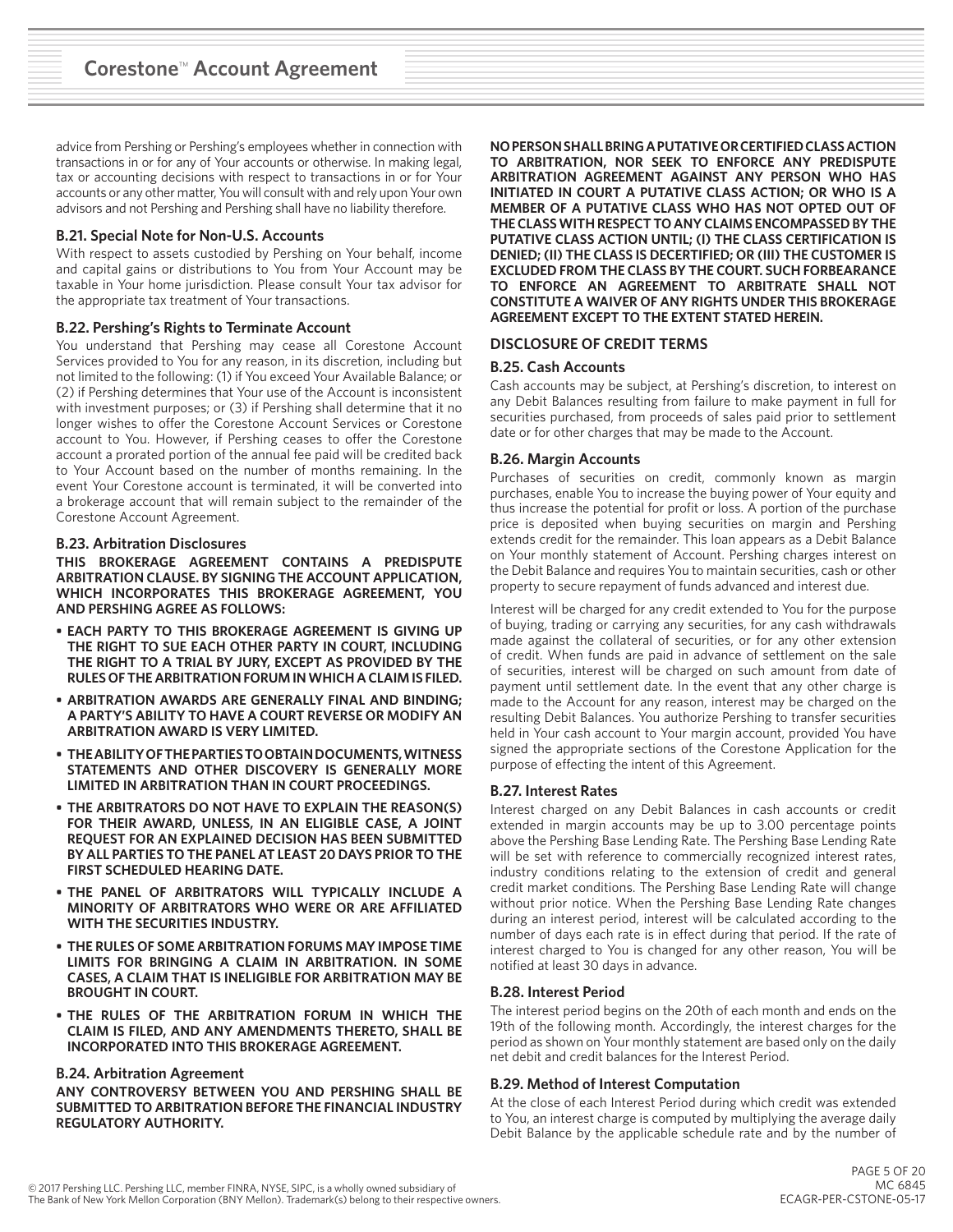days during which a Debit Balance was outstanding and then dividing by 360. If there has been a change in the Pershing Base Lending Rate, separate computations will be made with respect to each rate of charge for the appropriate number of days at each rate during the Interest Period. The interest charge for credit made to Your Account at the close of the Interest Period is added to the opening Debit Balance for the next Interest Period unless paid.

With the exception of credit balances in Your short account, all other credit and Debit Balances in all of Your accounts will be combined daily and interest will be charged on the resulting average daily net Debit Balances for the interest period. If there is a debit in the cash account (type 1) and there is a margin account (type 2), interest will be calculated on the combined Debit Balance and charged to the margin account. Any credit balance in the short account is disregarded because such credit collateralizes the stock borrowed for delivery against the short sale. Such credit is disregarded even if You should be long the same position in Your margin account (i.e., short against the box).

If the security that You sold short (or sold short against the box) appreciates in market price over the selling price, interest will be charged on the appreciation in value. Correspondingly, if the security that You sold short depreciates in market price, the interest charged will be reduced since Your average Debit Balance will decline. This practice is known as "marking-to-market." The daily closing price is used to determine any appreciation or depreciation of the security sold short.

If Your Account is short shares of stock on the record date of a dividend or other distribution, however such short position occurs, Your Account will be charged the amount of dividend or other distribution on the following Business Day.

### **B.30. General Margin Policies**

The amount of credit that may be extended by Pershing and the terms of such extension are governed by rules of the Federal Reserve Board and the Financial Industry Regulatory Authority. Within the guidelines of these rules and subject to adjustment required by changes in such rules and Pershing's business judgment, Pershing establishes certain policies with respect to margin accounts. If the market value of securities in a margin account declines, Pershing may require the deposit of additional collateral. Margin account equity is the current market value of securities and cash deposited as security less the amount owed Pershing for credit extended at its discretion. It is Pershing's general policy to require margin account holders to maintain equity in their margin accounts of the greater of 30% of the current market value or \$3.00 per share for common stock purchased on margin. Pershing applies other standards for other types of securities. For example, securities may be ineligible for margin credit from time to time. For information with respect to general margin maintenance policy as to municipal bonds, corporate bonds, listed United States Treasury notes and bonds, mutual funds, and other securities, as well as information about the eligibility of particular securities for margin credit, please contact Your Introducing Financial Organization. Notwithstanding the above general policies, Pershing reserves the right, at its discretion, to require the deposit of additional collateral and to set required margin at a higher or lower amount with respect to particular accounts or classes of accounts as it deems necessary. In making this determination, Pershing may take into account various factors including but not limited to (i) issues as to Your securities such as, among others, the liquidity of a position and concentrations of securities in an Account, (ii) considerations as to Your status, including but not limited to a decline in creditworthiness, (iii) the size of the Account, (iv) the general condition of the market, (v) considerations as to the ability of Pershing to obtain financing, and (vi) regulatory interpretations or guidance. If You fail to meet a margin call in a timely manner, some or all of Your positions may be liquidated.

### **B.31. Deposits of Collateral, Lien on Accounts and Liquidation**

In the event that additional collateral is requested, You may deposit cash or acceptable securities into Your margin account. If satisfactory collateral is not promptly deposited after a request is made, Pershing may, at its discretion, liquidate securities held in any of Your accounts. In this connection, pursuant to this Brokerage Agreement, Pershing retains a security interest in all securities and other property held in Your accounts, including securities held for safekeeping, so long as any credit extended remains outstanding.

#### **B.32. Callable Securities**

Securities which are held for Your Account and which are in "street name," or are being held by a securities depository, are commingled with the same securities being held for other customers of Introducing Financial Organizations and for Pershing's own customers. Your ownership of these securities is reflected in Pershing's records. You have the right at any time to require delivery to You of any such securities that are fully paid for or are in excess of margin requirements.

The terms of many bonds allow the issuer to partially redeem or "call" the issue prior to maturity date. Certain preferred stocks are also subject to being called by the issuer. Whenever any such security being held by Pershing is partially "called," Pershing will determine through a random selection procedure as prescribed by the New York Stock Exchange rules, the ownership of the securities to be submitted for redemption. In the event that such securities owned by You are selected and redeemed, Your Account will be credited with the proceeds.

Should You not wish to be subject to this random selection process, You must instruct Your Introducing Financial Organization to have Pershing deliver Your securities to You. Delivery will be effected provided, of course, that Your position is unencumbered or had not already been called by the issuer as described, prior to receipt by Pershing of Your instructions. The probability of one of Your securities being called is the same whether they are held by You or by Pershing for You.

### **B.33. Options Exercise Assignments**

Exercise assignment notices for options contracts are allocated among short positions pursuant to a procedure that randomly selects from all short options positions, including positions established on the day of the assignment, those contracts that are subject to exercise. A more detailed description of this random allocation procedure is available on request. All short options positions are liable for assignment at any time.

### **B.34. Lost Securities**

If Your periodic customer statement indicates that securities were forwarded to You and You have not received them, You should notify Your Introducing Financial Organization or Pershing immediately. If notification is received within 120 days after the mailing date, as reflected on Your periodic statement, replacement will be made free of charge. Thereafter, a fee for replacement may apply.

### **B.35. Loan Consent**

By signing the Corestone Account Application, which incorporates this Agreement, You acknowledge that securities not fully paid for by You may be loaned to Pershing or loaned out to others, and as permitted by law, certain securities in Your Account, may be used for, among other things, settling short sales and lending the securities for short sales, and as a result Pershing and Your Introducing Financial Organization may receive compensation in connection therewith. Pershing does not lend fully paid for securities without Your written permission. Please contact Your Introducing Financial Organization with any questions. Fully paid for securities held in a cash account (unless otherwise agreed in a separate written agreement) and fully paid for securities held in a margin account in which there is no Debit Balance are not loaned.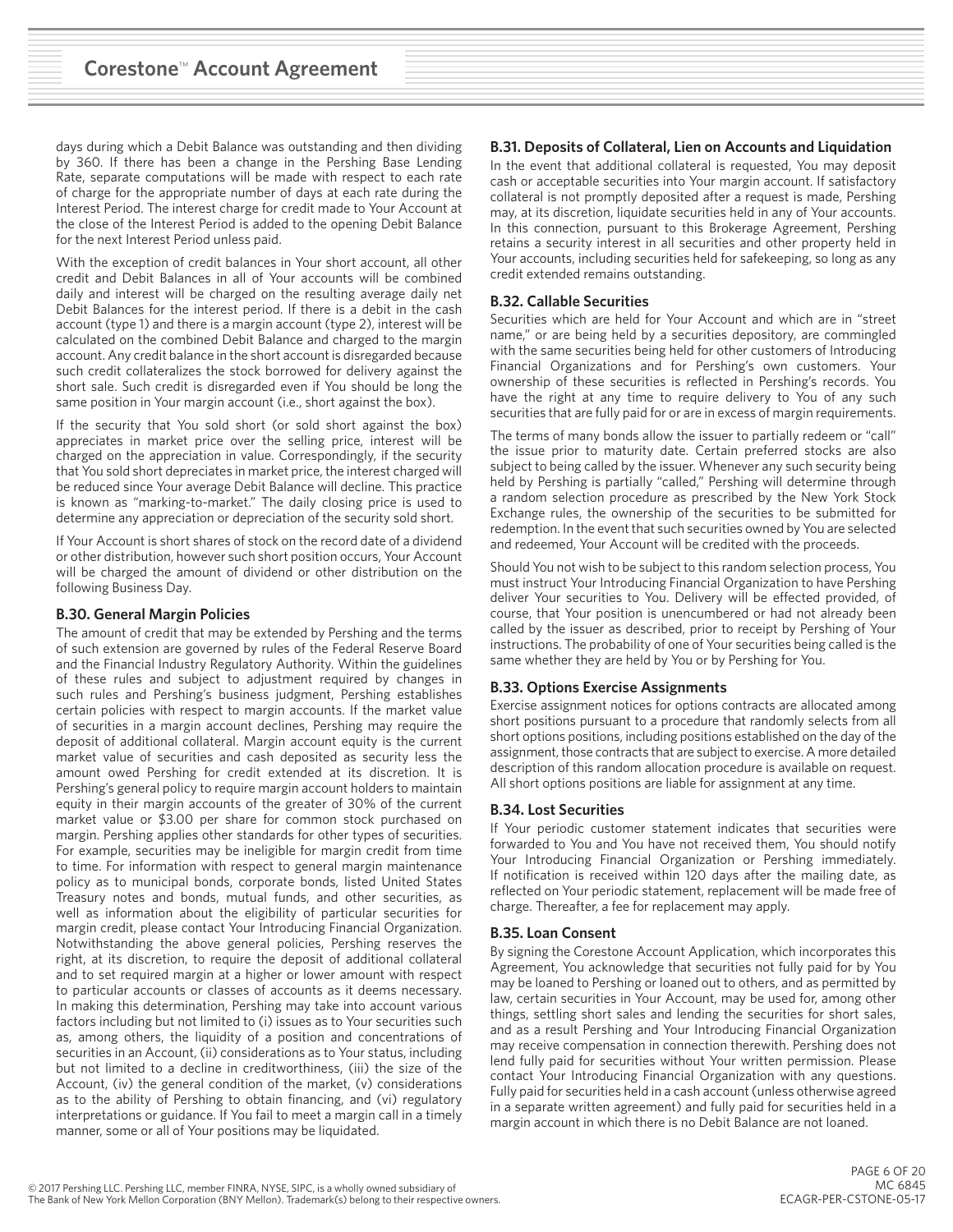## **B.36. Shareholder Vote of Loaned Securities**

In the event Your securities have been loaned by Pershing on the record date of a shareholder vote involving those securities, You agree that Your vote may be reduced to reflect the total amount of Your securities loaned by Pershing.

## **B.37. No Waiver**

This Brokerage Agreement cannot be modified by conduct and no failure on the part of Pershing at any time to enforce its rights hereunder to the greatest extent permitted shall in any way be deemed to waive, modify or relax all of the rights granted Pershing herein, including those rights vested in Pershing to deal with collateral on all loans advanced to You.

#### **B.38. Governing Law**

Except where specified, this Brokerage Agreement shall be governed by the laws of the State of New York and the United States of America, as amended.

#### **B.39. Amendments**

You agree that Pershing shall have the right to amend this Brokerage Agreement, by modifying or rescinding any of its existing provisions by adding any new provision, at any time by sending notice of the amendment to You. An amendment shall be effective as of the date established by Pershing. If Pershing or Your Introducing Financial Organization make any changes to this Brokerage Agreement that will affect You adversely (by increasing costs or liability to You, or limiting access to Your Account), Pershing and/or Your Introducing Financial Organization will notify You prior to the change as required by law. The change will automatically become effective unless, prior to the effective date, You notify Pershing and/or Your Introducing Financial Organization of Your intention to terminate this Brokerage Agreement. Pershing reserves the right to make emergency changes for security reasons, without prior written notice to You. You understand additional restrictions may apply to the brokerage services provided hereunder and additional documentation may be required by applicable law or Pershing's policies and procedures. You agree to promptly comply with any such restrictions and requests for additional documents. You understand there may be additional documentation required by applicable law or the policies and procedures of Pershing or Your Introducing Financial Organization. You agree to promptly comply with any such requests for additional documents.

## **SECTION C — BANKING SERVICES AGREEMENT**

#### **C.1. General Features of Banking Services**

**C.1.a. Available Balance.** Your Available Balance may fluctuate from day to day because it is dependent upon changes in the balance in Your Account. Shortly after Administrator is notified of a Transaction, the Available Balance is reduced, not when a sales draft or Cash Advance draft is paid. For example, Your Account may be debited (and Available Balance reduced) on the day an item is presented by electronic or other means, or at an earlier time based on notification received by Us that an item drawn on Your Account has been deposited for collection at another financial institution.

You promise not to make a Transaction (such as making a Card Purchase or writing a Check) that exceeds Your Available Balance. If You attempt to make a Card Transaction that will exceed Your Available Balance, the Card Transaction will normally be declined. In addition, a fee may be applied for returned checks, ACH and BillSuite™ transactions.

**C.1.b. Payment for Transactions.** On a daily basis, Administrator will notify Pershing of the Transactions on Your Account of which Administrator becomes aware. Your behalf on each Business Day that Pershing receives notice of the Transactions.

You authorize Pershing to charge Your Account in order to pay for Transactions. Each Transaction shall be considered to be Your direction to Us to charge or reduce Your Available Balance. **The Available Balance comprises the following three components (and Pershing will make payments for the charges in the following order of priority): (1) any free credit balances in Your Account; (2) the net asset value of the shares in the Funds; (3) the available margin loan value of securities in the Account (if Your Corestone account is established as a margin account).** When You use Your Card, the charge or reduction to Your Available Balance generally occurs immediately with the exception of pre-authorized Transactions and You understand that You have no right to stop payment on any Card Transaction. See the Stop Payment — Checks section below to learn how to stop payments on Checks You have written. Also, see the pre-authorized Transaction section to learn how to stop payments on pre-authorized Card and ACH Transactions. You understand that Card Authorizations will reduce Your Available Balance by the amount of the Card Authorization even if the Card Authorization does not result in a Transaction. Note that a Card Authorization will reduce Your Available Balance until the Transaction is completed in whole or in part, or after the expiration of a time period specified by Us.

If there is more than one person who is authorized to sign on the Account, You authorize Us to pay Card drafts on the authority of any one or more of the signatures of the individuals identified and carried on the Account record. See below for more information about joint Accounts.

**C.1.c. Unauthorized Use.** You promise not to let any unauthorized person make a Transaction. If You permit an unauthorized person to make a Transaction(s), even if the amount of actual use exceeds the amount You authorized, You will be responsible for the full amount of all Transaction(s) that result.

**C.1.d. Account Statements.** Pershing will send or make available to You an Account statement every month in which a Transaction was made. In any event, You will receive an Account statement at least quarterly. Your Account statements will include the following information for Card Transactions: the amount, location, Transaction date, posting date and merchant name (when available). In addition, Your Account statement will include Your Check writing and ACH activity during the period covered by the statement. Transactions from Your Account may appear on the day after the Business Day the transaction took place. Neither Bank nor Administrator will send You separate statements listing Transactions.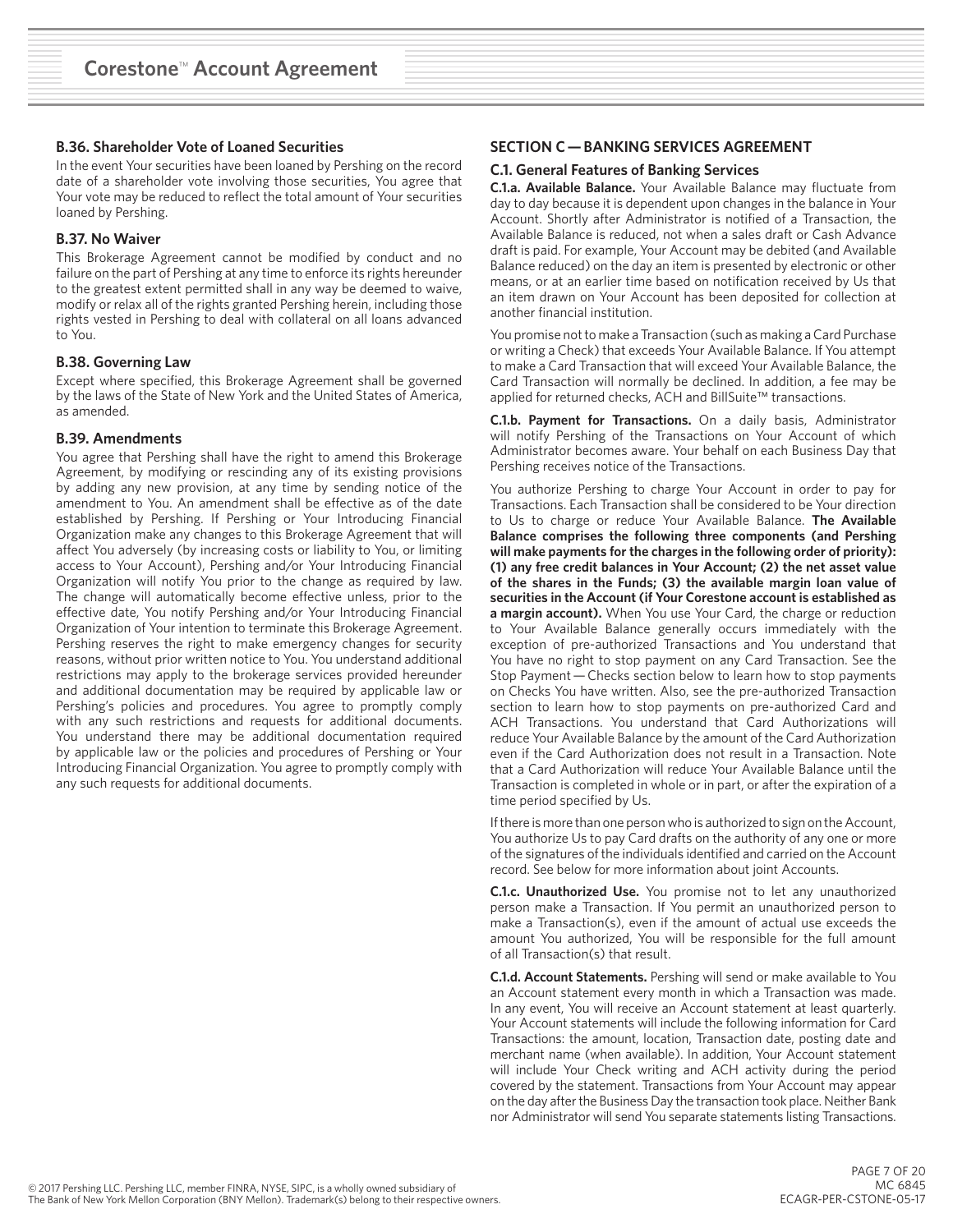**C.1.e. Your Duty to Examine Your Statement — Checks.** As used in this section, the term "problem" means any error, alteration or unauthorized Transaction (including, but not limited to, forged or missing signatures, unauthorized wire transfers, and excluding Electronic Fund Transfers) related to any Check Transaction(s) for Your Account. Because You are in the best position to discover any problem, You will promptly examine Your statement and report to Us any problem on or related to Your statement. You agree that none of Us will be responsible for any problem related to a Check Transaction that:

- You do not report to Pershing in writing within a reasonable time not to exceed 20 calendar days after Pershing mails the statement (or makes the statement available) to You; or
- Results from a forgery, counterfeit or alteration so clever that a reasonable person cannot detect it (for example, unauthorized Checks made with Your facsimile signature device or that look to an average person as if they contain an authorized signature); or
- As otherwise provided by law or regulation.

You may not start a legal action against any of Us because of any problem unless: (a) You have given Us the above notice and (b) the legal action begins within one year after We send or make Your statement available to You. If You make a claim against any of Us in connection with a problem, each of Us reserves the right to conduct a reasonable investigation before crediting Your Account, and You agree to cooperate in such investigation. If any of Us requests, You agree to complete an affidavit of forgery or other proof of loss. If You refuse to sign such an affidavit, none of Us will be liable to You for any loss arising from the problem. For problems involving an electronic banking transaction, please refer to the "Electronic Fund Transfers" sections of this Agreement.

These time periods for You to examine Your statement and report "problems" to Pershing are without regard to the level of care of any of Us or the commercial reasonableness of Our practices, further without regard to whether copies or images of cancelled Checks are supplied or made available to You. **Contact Pershing promptly if You do not receive Your regular statement.**

**C.1.f. Your Duty to Examine Your Statement — Cards.** Please see the section below entitled "Electronic Fund Transfers."

**C.1.g. Your Duty to Examine Your Statement — ACH Transactions.** Generally, ACH Transactions for consumer accounts are considered Electronic Fund Transfers. Please see the section below entitled "Electronic Fund Transfers." For other ACH Transactions, please see "Your Duty to Examine Your Statement — Checks" above. Also, for ACH Transactions related to electronically represented Checks from consumer accounts, please see the subsection entitled "Consumer Electronic Check Representment."

**C.1.h. Foreign Transactions.** Foreign Transactions are Card Transactions or ACH Transactions completed outside the United States through Your Account. All debits to Your Account will be posted in U.S. dollars. Checks will generally not be accepted by banks outside of the United States. All Checks must be made payable in U.S. dollars.

**C.1.i. Foreign Currency.** Card Transactions made in a foreign currency are converted into U.S. dollar amounts by Visa, using its then current currency conversion procedure and rate. Currently, the currency conversion rate is generally either a wholesale market rate or a government-mandated rate in effect the day before the Card Transaction processing date. The currency conversion rate used on the processing date may differ from the rate in effect on the Card Transaction date or periodic statement posting date.

**C.1.j. Foreign Transaction Fee.** For each Foreign Transaction, there is a foreign Transaction fee, which will be charged to Your Account. This charge may apply whether or not there is a currency conversion. The Foreign Transaction fee is set forth on the Financial Terms Card.

**C.1.k. Documentation.** We may add images of Your application with respect to the Banking Services provided in connection with this Banking Services Agreement to Our electronic document storage systems. After doing so, the original documents may be destroyed. Any future copy from that system will be acceptable for all purposes as if it is the original.

**C.1.l. Adverse Claims.** If any of Us receives a claim to all or a portion of Your Account (including but not limited to a dispute over who is an authorized signer or owner), We may place a hold on funds that are the subject of the claim. The hold may be placed for the time that We feel is reasonably necessary to allow a court to decide who should have the funds. None of Us will be responsible for any items that are not paid because of the hold. You agree to reimburse each of Us for expenses, including attorneys' fees and expenses, arising out of such competing claims.

**C.1.m. Safeguard Your Checks.** You may not be able to recover amounts withdrawn through unauthorized use of Checks if You have not taken reasonable care in safeguarding the Checks or have not promptly notified Pershing of the unauthorized use.

#### **C.2. Card Transactions**

#### **C.2.a. Conveniences.**

ATM Withdrawals: You can use Your Card to withdraw cash from Your Account at ATMs displaying the Visa or PLUS® logos.

Cash Advances: You can use Your Card to receive Cash Advances from Your Account through financial institutions that honor Cards bearing the Visa logo.

Purchases/Card Authorizations: You can use Your Card to purchase goods and services (Purchases) from merchants honoring Visa. You may also use Your Card to authorize others to place a hold on Your Available Balance to assure future payment (Card Authorizations).

Pay Bills: If the merchant is agreeable, You can pay bills directly by telephone from Your Account in the amounts and on the days You request.

**C.2.b. Out-of-Network Surcharges.** An out-of-network surcharge may be imposed for ATM usage (including Transactions and balance inquiries) by the owner of the ATM. No out-of-network surcharges are imposed by any of Us for usage of Your Card at an ATM.

**C.2.c. Cancellation of Card.** The Card may be cancelled by any of Us at any time without prior notice and will remain the property of Bank. Without limiting the foregoing, Your Card will be cancelled effective with the closing of Your Account.

#### **C.2.d. Restrictions.**

Purchasing Securities: You may not use Your Card to purchase securities.

Internet Gambling: You may not use Your Card for internet gambling.

Illegal Activities: Use of Your Card for illegal activities is prohibited.

### **C.3. Check Writing and ACH Privileges**

**C.3.a. Check Writing Application and Checks.** If You have requested Check writing privileges for Your Account, Pershing must first approve Your application. Upon such approval, We will provide You with Checks.

We may refuse any withdrawal that You attempt on forms not approved by Us or by any method We do not specifically permit.

Each Check must be properly completed and signed by an authorized signer (as described below).

In writing Checks, We strongly suggest that You date them with a current date. We will not have liability to You for paying Checks which are postdated, stale dated or do not bear a date. If You do not wish Us to pay a Check You have issued, You should place a stop-payment order with Us.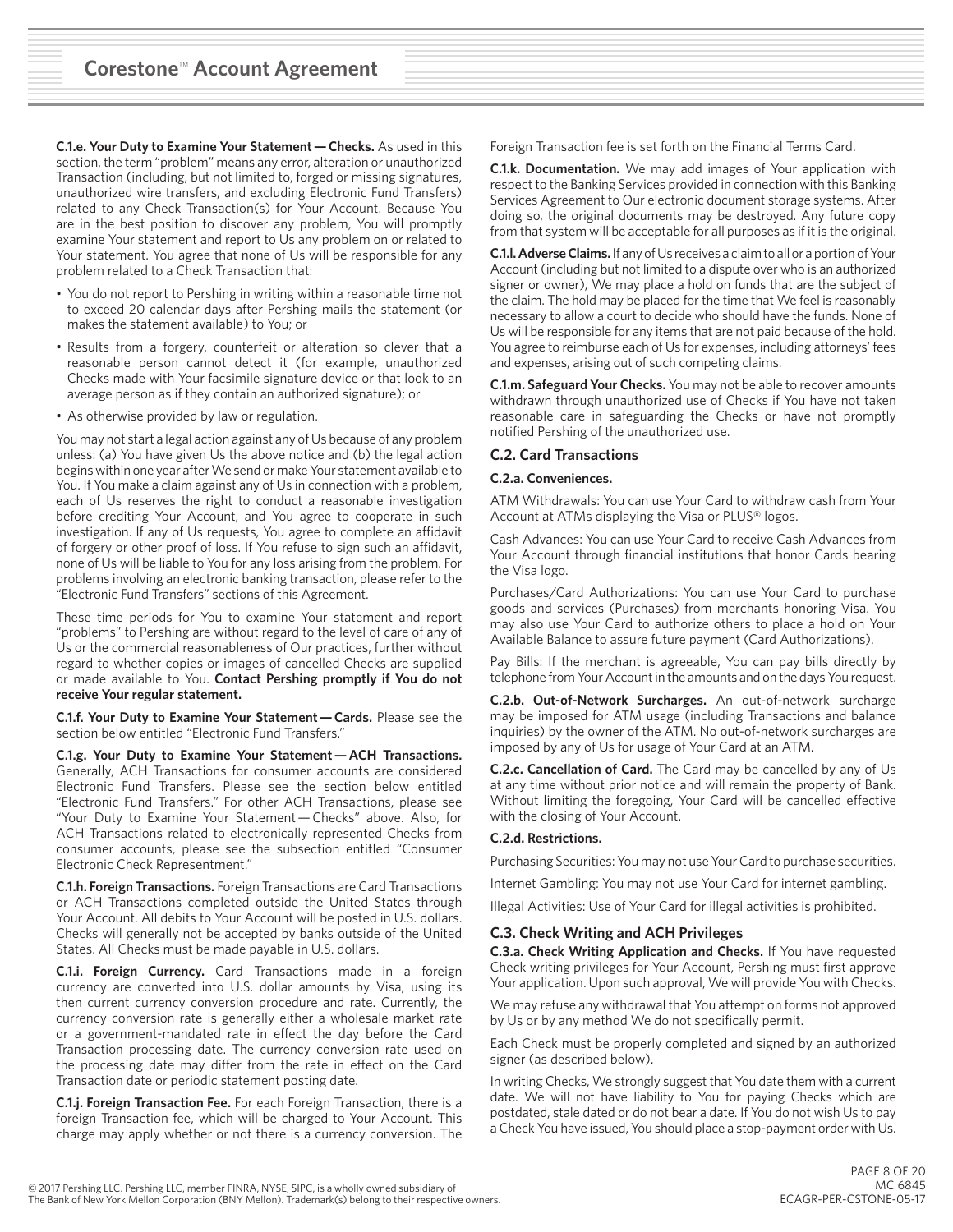Please refer to the "Stop Payment — Checks" section of this Agreement.

**C.3.b. Authorized Signers.** In this Banking Services Agreement, the words "authorized signer" mean any of the following persons:

- Any person (other than a ward, conservatee or beneficiary) listed on a signature card, application, resolution or certificate of authority as being authorized to make withdrawals by Check, or otherwise, from Your Account;
- Any person who has a "power of attorney" or is an attorney-infact, agent, guardian, personal representative, trustee, custodian or some other fiduciary capacity (collectively, an "agent") to act for an owner (Pershing reserves the right to request and approve any such documentation, granting such powers);
- Any person that You authorize in writing to make withdrawals by Check, or otherwise, from Your Account; or
- Any person to whom You make Your Checkbook or Your Checking account number available.

The words "owner" and "owners" mean all persons (other than a ward, conservatee or beneficiary) listed on a signature card or application but not persons who are authorized signers only because they are acting as an agent. Each of Administrator and Bank is authorized to follow the directions of Your agent regarding Your Account until they receive written notice that the agency or fiduciary relationship has been terminated and has had reasonable time to act upon that notice. We will not be liable to You in any way if Your agent misapplies any of the funds from Your Account. We have the right to review and retain a copy of any power of attorney, agency agreement, trust agreement, court order or other document that has established the agency or other fiduciary relationship. For corporate, limited liability company, and partnership accounts, the corporation, limited liability company or partnership is the "owner."

**C.3.c. Multiple Required Signature Accounts.** If You (a) have specified that some or all Checks must be signed by more than one person, (b) have specified that the authorized signers for Checks in one category are different than those for another Check category, or (c) use Checks that require multiple signatures, You acknowledge that those restrictions are for Your internal use only and do not bind Us even if You have made Us aware of them in writing or otherwise. Pershing reserves the right to refuse to allow persons to open Accounts with these types of restrictions.

**C.3.d. Facsimile/Mechanical Signatures.** You may wish to use a facsimile signature stamp or other mechanical signature device to sign Checks or other orders relating to Your Account. If You do, We will, without contacting You, debit the Account for items bearing an imprint that looks substantially like Your authorized mechanical signature, whether or not such items bear the actual facsimile signature stamp. You agree to notify Us and give Us a sample imprint if You plan to use such a device. If You do not give Us a sample, this section still applies to Your use of the device. You are responsible for the security of any mechanical signature device. We will not be responsible for payment of unauthorized items bearing an imprint from, or similar to, Your authorized mechanical signature.

**C.3.e. Check Transactions.** Checks can be used for, or may result in, the following Transactions:

- Check writing capabilities; and
- Electronic Fund Transfers (e.g., certain Transactions via the Automated Clearing House).

**C.3.f. Copies of Cancelled Checks.** We will not return to You Checks that have been paid against Your Account. At Your request We shall provide You with photocopies or image copies of Checks paid against the Account or other Account documentation, if such Checks or

documents are available to Us under Our record retention policies. If You request a copy, We may impose a processing fee.

**C.3.g. Refusing Payment on Your Checks.** If one of Your Checks is presented for payment and there are not sufficient available funds available in Your Account, or if the Check is not properly signed or contains some other irregularity, We may refuse payment and return the Check to the person who presented it. You acknowledge that it is difficult or impossible for Us to verify whether an endorsement by a corporation or other business entity is valid. You also acknowledge that it is difficult or impossible for Us to verify whether an endorsement by someone other than the person presenting a Check for payment is valid.

#### **C.3.h. Stop Payments — Checks**

**Checks.** Unless otherwise provided, the provisions in this section cover stopping payment of Checks. Rules for stopping payment of other types of transfers of funds, such as consumer Electronic Fund Transfers, are mentioned elsewhere.

**Oral and Written Orders.** You are generally permitted to make stoppayment orders orally; telephone is the most common medium used. To request a stop payment, please call Us at (800) 547-7008. When You place Your stop-payment order, the service representative will tell You what information is needed to stop payment. If You provide Your stop-payment order in writing, You must send it to the address on page 1 of this Agreement. To stop an individual check You must provide the following information to Us: Check Writing number; amount; Check number; name of party to be paid; date; and Your name and address. In addition, You are generally permitted to make a stop payment order on a range of checks. If You provide Your stop payment order for a range of checks in writing, You must provide the following information to Administrator: Checkwriting number; Check numbers of the first and last Checks in the range; and Your name and address. **The stoppayment information must be correct and exact. If Your information is not correct and exact, We cannot assure You that Your order will be effective, and We will not be responsible for failure to stop payment.**

**Who and for How Long.** You may stop payment on any Check whether You sign the item or not. Oral stop payment orders are generally effective for only fourteen calendar days, unless confirmed in writing during that time. Written stop-payment orders (and oral orders confirmed in writing) are generally effective for only six months from the date of the original order. We are not obligated to notify You when a stop-payment order expires. Unless You renew the stop payment in writing for another six months, a Check may be paid even though it is a stale Check. We will accept stop-payment orders from any person with signing authority on Your Account, regardless of who wrote the Check(s). If You want to reverse a stop-payment request You must contact Pershing, not Administrator or Bank. As a security measure, Administrator and Bank will accept reverse of stop-payment requests only from Pershing.

**Indemnity.** If You stop payment on an item and any of Us incurs any damages or expenses because of the stop payment, You agree to indemnify Us for those damages or expenses, including attorneys' fees. You assign to each of Us all rights against the payee or any other holder of the item. You agree to cooperate with Us in any legal actions that We may take against such persons. You should be aware that anyone holding the item might be entitled to enforce payment against You despite the stop-payment order.

If a Check or Transaction is inadvertently permitted despite a stop order, the following rules will apply:

- You will have to prove to Administrator and Bank that You have suffered a loss and, if so, the amount of the loss;
- Administrator and Bank will be able to enforce any rights that the original payee or any other person who held the Check had against You; and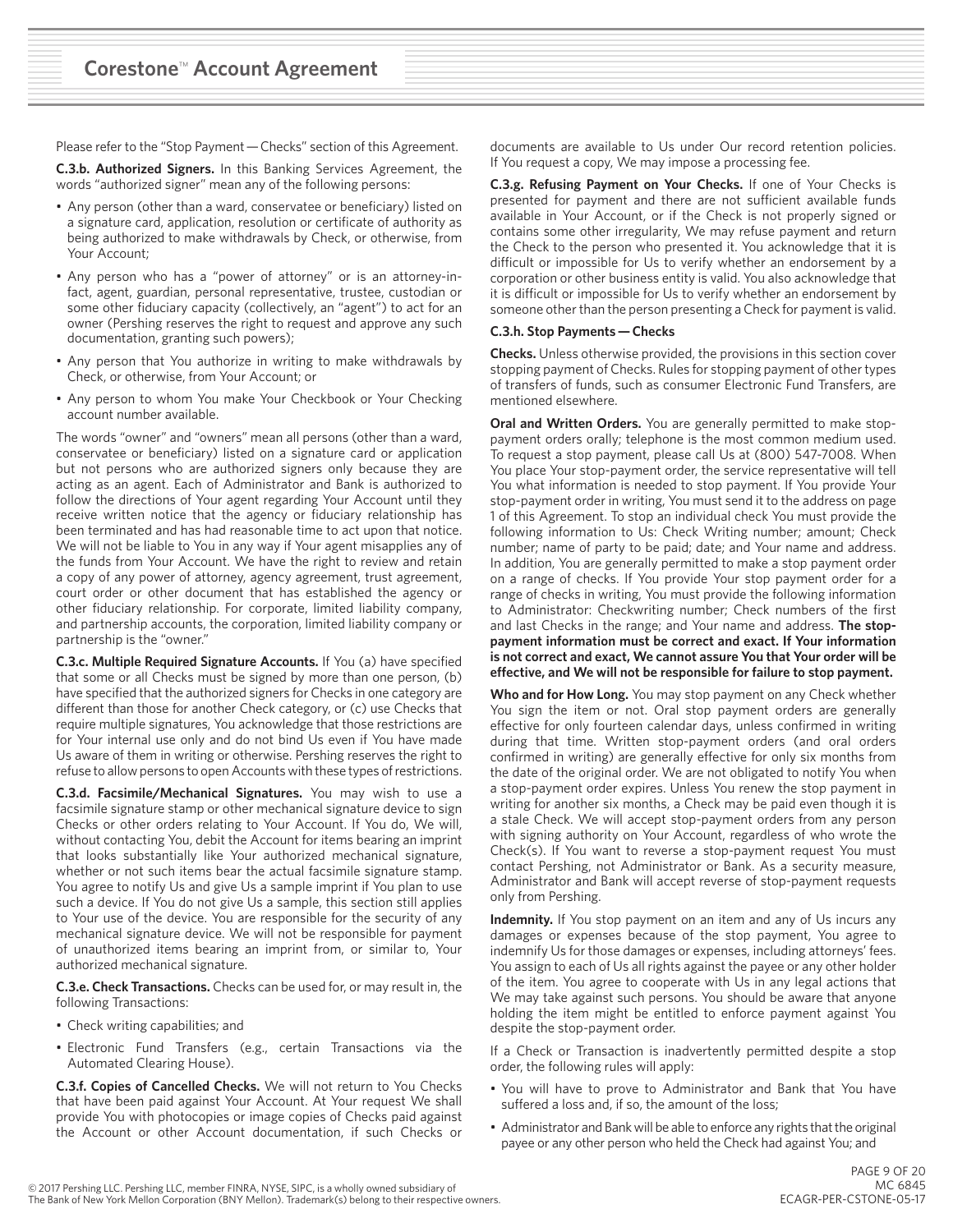• the Account will not be recredited until You prove Your loss and We are satisfied that We are required by law to do so.

The law provides additional limitations on Administrator's and Bank's obligation to stop payment. (For example, You cannot stop payment on an item that has already been paid.)

**Charges.** Stop-payment orders are subject to Our current charge for that Banking Service.

**C.3.i. Inconsistent Amounts.** Checks are processed by computers. The Check amount in numerals is the one encoded on the Check to be read by the computer. You agree that if the Check amount in words is different from the amount in numbers, We may charge against Your Account the amount in numbers instead of the amount in words.

**C.3.j. Consumer Electronic Check Representment.** Generally, if You write a Check on a personal Account that is returned unpaid because of insufficient or uncollected funds, the depositor of the Check or the depositor's bank may resend ("represent") the Check electronically. That is, the depositor or the depositor's bank may send Bank an electronic instruction ("electronic represented Check") to charge Your Account in the amount of the Check.

**C.3.k. Handling of Electronic Represented Checks.** If Administrator receives an electronic represented Check from the depositor or the depositor's bank via Bank, Administrator will pay or return the electronic represented Check as if the original paper Check were being represented to it. The part of this Agreement titled "Electronic Fund Transfers" will not apply to any electronic represented Check.

**C.3.l. Stop Payment.** If You wish to stop payment of any electronic represented Check, You must follow the procedures contained in the section for stopping payment of Checks, not the procedures contained in the section for stopping payment on Electronic Fund Transfers.

**C.3.m. Insufficient Funds.** If one of Your Checks is presented for payment and there are not sufficient funds available in Your Account, Pershing may cause Bank (via Administrator) to pay or refuse to pay any or all such items in Our discretion. We may also charge Your Account a service charge, regardless of whether We pay the item or return the item unpaid. You have no right to request that any certain item be paid, and none of Us has any responsibility for paying or returning any item requested. If Your Account is overdrawn for any reason, You agree to deposit sufficient funds to cover the overdraft and Our service charge immediately.

A determination of Your Account Balance for purposes of making a decision to dishonor an item for insufficiency of available funds may be made at any time between the receipt of such presentment or notice and the time of payment or return of the item or debit, and no more than one such determination need be made. Pershing will determine Your Account Balance based on information provided from time to time by Administrator, which may not be accurate at the time a particular item is presented to Administrator. You authorize Administrator and/ or Bank to return items for insufficient funds based on information provided by Pershing.

If there are sufficient funds to cover some but not all of Your Transactions, Pershing will allow those Transactions that can be paid, in any order convenient to Us. If, in Our sole discretion, We choose to allow Transactions for which there are not sufficient available funds, You agree to repay Us immediately the amount of the funds advanced to You. We may also assess Your Account a service charge. At no time shall We be required to allow You to overdraw Your Account even if We had allowed such activity on one or more prior occasions.

You agree that We do not have to notify You when We refuse to pay a Check You have written, or when We pay a check that overdraws Your Account, or when We impose a fee in either case.

**C.3.n. Use of Check Images and Substitute Checks.** You agree that

We may debit Your Account for a Check image of an original Check presented for payment or collection. In this situation, We may debit Your Account without receipt of, or review of, the original Check associated with the Check image. In Our sole discretion, We may return to a presenting bank, returning bank or paying bank or credit to Your Account, a paper copy or paper representation of an original Check (including without limitation an image replacement document or IRD, or a photocopy) drawn on or returned to Your Account that does not otherwise meet the technical or legal requirements for a substitute Check.

You agree that a check image that is received or created by Bank in the Check deposit, collection or return process shall be considered a "Check" and/or an "item" for all purposes under this Agreement and applicable law.

In addition, a Check that You write may be truncated in the Check collection process and replaced with a substitute Check. You authorize Us to pay, process or return a substitute Check in the same manner as "Check" or "item" under this Agreement. Substitute Checks are governed under the Check Clearing for the 21st Century Act ("Check 21 Act") and the terms of this Agreement, to the extent not modified by the Check 21 Act. **Notwithstanding the foregoing, You understand that Your Checks are drawn on an omnibus account maintained by Administrator (on behalf of Pershing) with Bank, and that as a result, You are not considered a "consumer" as that term is used in the Check 21 Act.**

You agree to indemnify and hold harmless Us, Our employees and agents from any loss, claim, damage or expense that You or any other person may incur directly or indirectly as a result of any action taken by Us to process a Check image or substitute Check instead of the original Check, including the destruction of the original Check, as described above, to the extent permitted by applicable law.

**C.3.o. Bank Branches.** Bank need not pay any Check presented at a branch office. Bank reserves the right to refuse to cash or to impose a charge on anyone who asks Bank to cash a Check that You have written. Even if Your Check is otherwise properly payable, We will not be liable to You for dishonor of Your Check, or otherwise, as a result of such refusal.

**C.3.p. Not Bank Account.** You should be aware that the Services are intended to provide easy access to assets in Your Account, but that Your Account is not a bank account. **Assets in the Account are not deposits or obligations of, nor insured or guaranteed by, the U.S. government, any financial institution (including Administrator and Bank), the Federal Deposit Insurance Corporation, or the Federal Reserve Board.**

**C.3.q. Automated Clearing House Transfers.** Money can be credited to or debited from Your Account because of ACH or other money transfer entries. These credits and debits are normally subject to additional rules of the money transfer system that processes them, such as the rules of the National Automated Clearing House Association and local ACH operating rules.

An ACH credit entry to Your Account is provisional until the Bank receives final settlement through a Federal Reserve Bank or otherwise receives payment as provided in Section 403(a) of Article 4A of the Uniform Commercial Code. The Bank is entitled to a refund of the credit entry if it does not receive final settlement or payment. In that case, the person who originally sent the credit entry will be considered not to have paid You.

In addition, unless required by applicable law, Pershing will generally not give You notice of the receipt of an entry by the Bank. Entries will, however, be included on Your Account statement.

For instructions on how to make stop payment orders on preauthorized ACH payments, see Section C.4.e.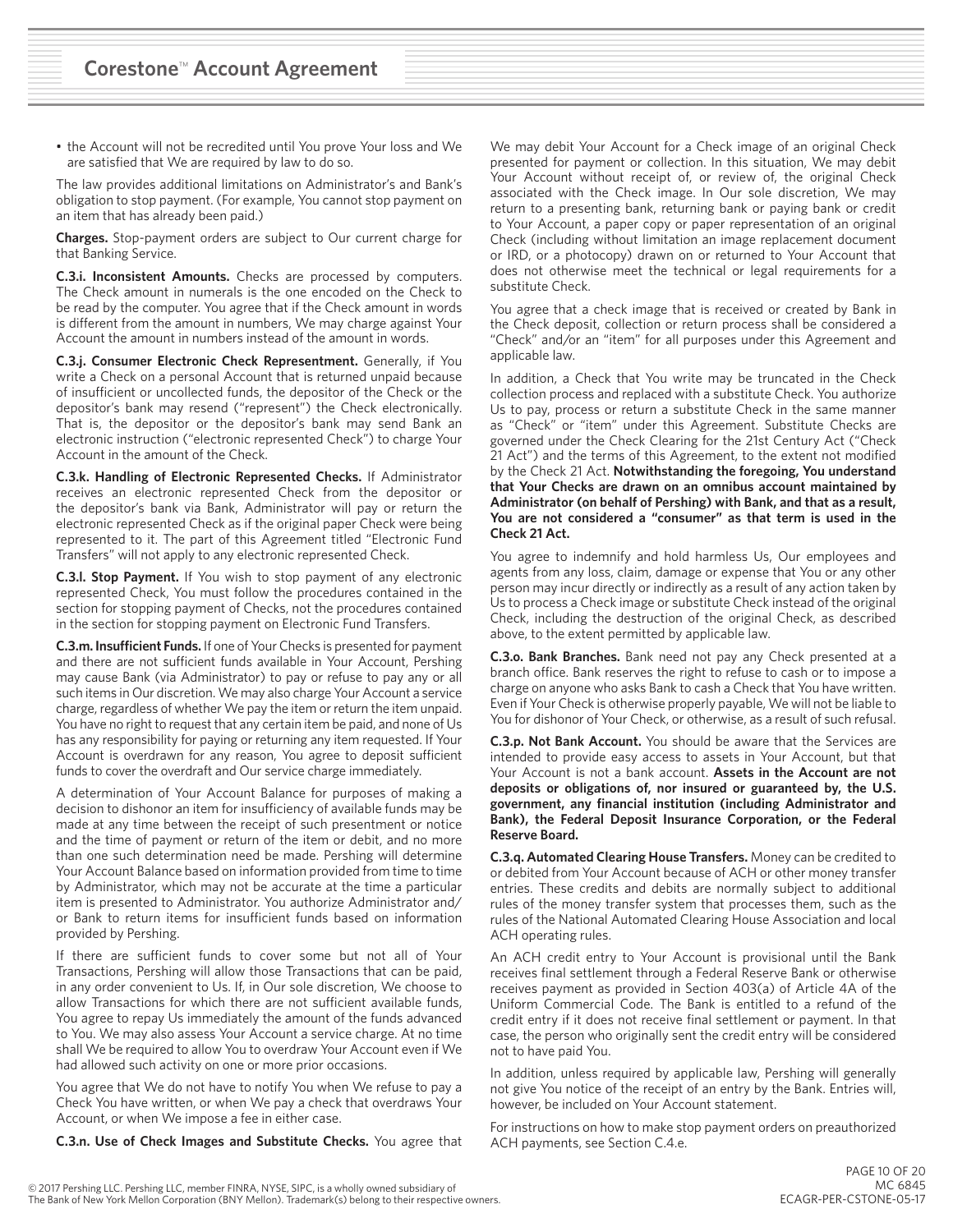# **C.4. Electronic Fund Transfers**

This section applies to funds transfers governed by the Electronic Fund Transfer Act and Regulation E (Subpart A), and some additional transactions that are similar and related.

## **C.4.a. Types of Electronic Fund Transfers**

**Card Transactions.** See the section above entitled Card Transactions —  Conveniences for the types of Electronic Fund Transfers You can make with Your Card.

**Check Transactions — Electronic check conversions.** You may authorize a merchant or other payee to make a one-time electronic payment from Your Account using information from Your Check to:

- Pay for purchases
- Pay bills.

**C.4.b. Limits on Dollar Amount of Card Transactions.** The ATM You use may have limits on the amount of cash that can be received at that machine. These limits may include transactional and daily limits. We have a \$500.00 maximum for Silver Plus, \$1,500.00 for Gold and \$3,000.00 for Platinum withdrawal amount for ATM withdrawals per Banking Day, subject to Available Balance in Your Account. Limits may be changed by Us at any time and, if required by law, with advance notice. Sometimes a temporary \$500.00 limit per Banking Day may be imposed for security purposes or when the Card Transaction volume in Your Account exceeds normal conditions. There may be other limitations stated in this Agreement or in other agreement(s) between You and Pershing and You and Your Introducing Financial Organization.

Your Card may be used up to the Available Balance to withdraw from Your Account. However, there are thresholds that will require additional security verification. The thresholds are as follows: \$20,000.00 for Silver Plus, \$25,000.00 for Gold and \$30,000.00 for Platinum Card Transaction limit per day. ATM Withdrawals, Cash Advances, Purchases and Card Authorizations all count against these Card Transaction limits. In addition, there is a single Cash Advance Transaction threshold and a daily Cash Advance Transaction limit of \$20,000.00 for Silver Plus, \$25,000.00 for Gold and \$30,000.00 for Platinum per Banking Day.

**C.4.c. Limits on Frequency of Card Transactions.** In addition to the dollar amount limits, We reserve the right to impose a limit on the number of Card Transactions You can make on any Banking Day. For the purposes of maintaining security, We will not disclose that limit, except that You will be allowed to make at least five Card Transactions on any Banking Day under normal conditions.

**C.4.d. Retention of the Card.** Your Card may be retained by any ATM, merchant or participating financial institution if:

- the PIN is wrong after three attempts (certain ATMs may limit You to fewer attempts); or
- You exceed the limits on dollar amounts and/or frequency of Transactions; or
- Your Card was reported lost or stolen; or
- Your Account has been closed; or
- Your Card expired or was replaced; or
- the machine is not operating properly; or
- there are other legitimate business reasons.

## **C.4.e. Preauthorized Transactions.**

**Preauthorized Payments — Stop Payment.** If You have told Us in advance to make regular payments out of Your Account, You can stop any of these payments. Here's how:

**General.** Call Us at (800) 547-7008, or write Pershing at Pershing

LLC, One Pershing Plaza, Asset Management Account Department, Jersey City, New Jersey 07399, in time for Us to receive Your request 3 Business Days or more before the payment is scheduled to be made. If You call, We may also require You to put Your request in writing and which must be received by Us within 14 days after You call. (We may charge You a fee for each stop-payment order You give.)

**Notice of varying amounts.** If these regular payments may vary in amount, the person You are going to pay should tell You, 10 days before each payment, when it will be made and how much it will be. (You may choose instead to get this notice only when the payment would differ by more than a certain amount from the previous payment, or when the amount would fall outside certain limits that You set.)

**Notice of date change.** If the person You are going to pay changes the scheduled due date of preauthorized payment, that person should provide You at least 7 calendar days' notice.

**Liability for failure to stop payment of preauthorized transfer.** If You order Us to stop one of these payments three Business Days or more before the transfer is scheduled, and We do not do so, We will be liable for Your losses or damages.

**Stop Payment — Single Payment.** With respect to an individual Card or ACH payment:

**General.** If You desire to stop a single Card or ACH payment call Us at the number above or write to Us at the address above. We will stop the payment if We have a reasonable opportunity to act upon the stop payment request prior to acting on the Transaction. If You call, We may also require You to put Your request in writing and get it to Us within 14 days after You call. (We may charge You a fee for each stop-payment order You give.)

**Liability for failure to stop payment of single preauthorized transfer.** If You order Us to stop a single Card or ACH payment and We have a reasonable opportunity to act upon the stop payment request prior to acting on the Transaction, and We do not do so, We will be liable for Your losses or damages.

**C.4.f. Lost or Stolen Cards or Unauthorized Transactions for Your Protection — Notify Us Promptly.** You must tell Us AT ONCE if You believe Your Card has been lost or stolen or if an unauthorized person may know your PIN or if You believe that an Electronic Fund Transfer has been made without Your permission using information from Your Check. Telephoning is the best way of keeping Your possible losses down. **The loss, theft or unauthorized use of Your Card could cause You to lose all of the cash assets (Your Free Credit Balance and Fund shares) in Your Account, plus any amount up to the Available Margin Loan Value of Your marginable securities.** You will not be liable for unauthorized use of Your Card that occurs after You tell Us about the loss, theft or unauthorized use of Your Card.

You will have zero liability for unauthorized use of Your Card if the conditions set forth below have been met. Zero liability will apply only if:

- You report the loss or theft of Your Card within 24 hours of discovering it lost or stolen; and
- You can demonstrate that You have exercised reasonable care in safeguarding Your Card from risk of loss or theft; and
- You have not reported two or more incidents of unauthorized use to Us within the preceding 12 months; and
- Your Account is in good standing.

If the above conditions have not been met, and You tell Us within two Business Days after You learn of the loss or theft of a Card or PIN, You can lose no more than \$50.00 if someone used Your Card or PIN without Your permission.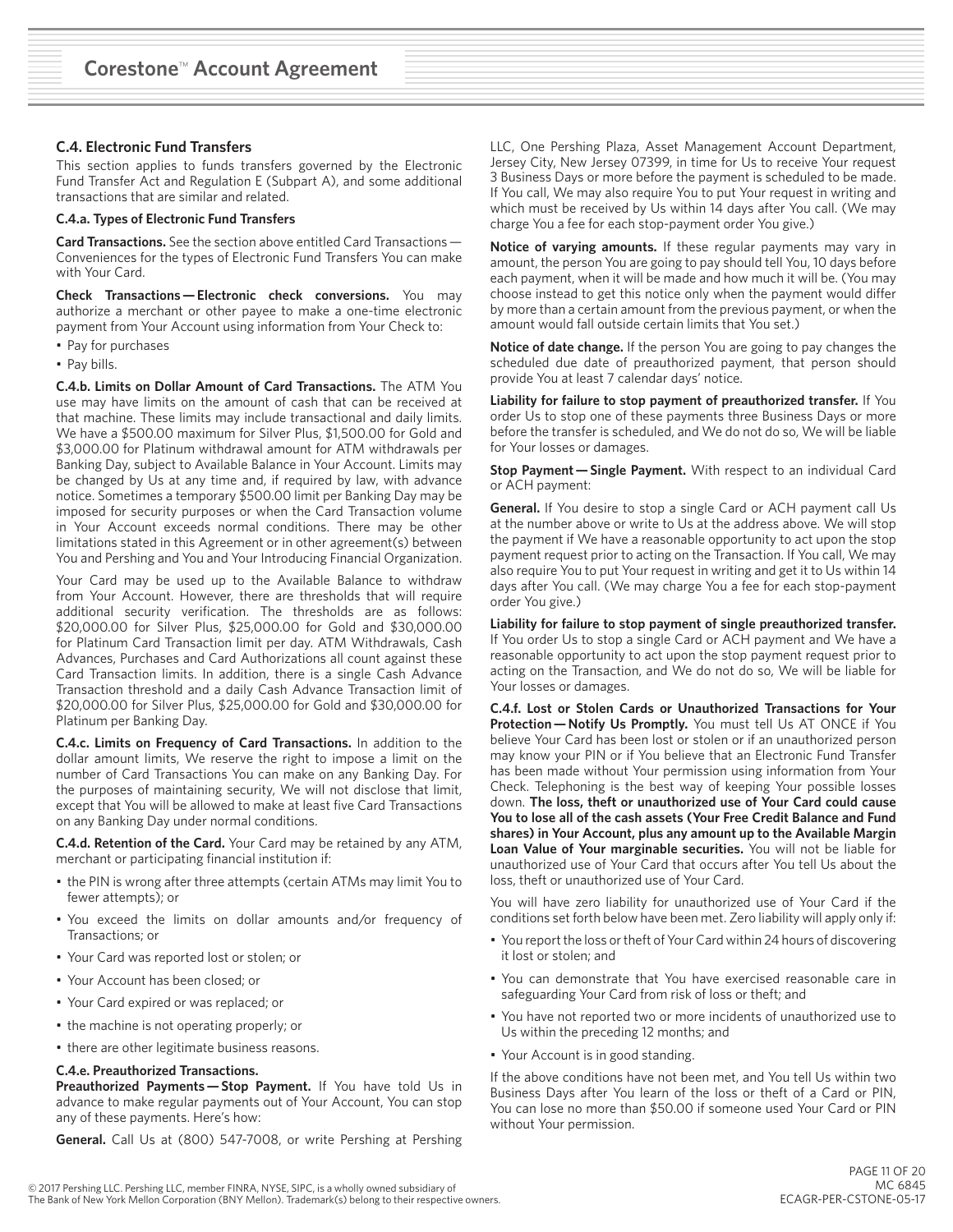**TO PROTECT YOUR ACCOUNT AND LIMIT YOUR LIABILITY, WE RECOMMEND THAT YOU:**

- **• DO NOT PROVIDE ANYONE WITH YOUR PIN;**
- **• DO NOT WRITE YOUR PIN ON THE CARD;**
- **• DO NOT CARRY YOUR PIN IN YOUR WALLET WITH THE CARD AND**
- **• DO NOT TELL ANYONE YOUR PIN, NOT EVEN SOMEONE FROM ADMINISTRATOR, BANK OR PERSHING.**

If You do NOT tell Us within two Business Days after You learn of the loss or theft of Your Card or PIN, and We can prove We could have stopped someone from using Your Card or PIN without Your permission if You had told Us, You could lose as much as \$500.00. With respect to ACH Transactions, You will generally not be liable for Unauthorized Transactions unless You fail to notify Us within the time period as described in the next paragraph.

If You do not tell Pershing within 60 days after the statement was FIRST mailed or made available to You, You may not get any money You lost after the 60 days if We can prove that We could have stopped someone from taking the money if You had told Pershing in time.

#### **If a good reason (such as a long trip or a hospital stay) kept You from telling Us, We will extend the time periods.**

**C.4.g. Errors and Questions.** In case of errors or questions about your Electronic Fund Transfer, please contact Pershing at the address and phone number stated on page 1 of this Agreement immediately, if You think Your statement or receipt is wrong or if You need more information about a transfer listed on the statement or receipt. Pershing must hear from You no later than 60 days after Pershing sent or made available the FIRST statement on which the problem or error appeared.

**Information to Provide.** If You tell Us orally, We may require You to send Administrator Your complaint or question in writing within 10 Business Days. We will need the following information:

- Your name, Your Account number, Your address, and the date of the Transaction;
- A description of the error or Transaction in question, explaining as clearly as possible why You believe it is an error or why You need more information;
- The dollar amount of the Transaction and, if different, the amount of the suspected error.

**Timing of Error Resolution Process.** Except as otherwise stated in this Agreement, We will determine whether an error occurred within 10 Business Days after We hear from You and will correct any error promptly. If We need more time, however, We may take up to 45 calendar days to investigate Your complaint or question. In this event, We will generally credit Your Account within 10 Business Days for the amount You think is in error so that You will have use of the money during the time it takes Us to complete Our investigation. If We ask You to put Your complaint or question in writing and We do not receive it within 10 Business Days, We need not credit Your Account or We may reverse any credit previously made to Your Account. Margin accounts need not be credited during Our investigation.

**Foreign Transactions.** For Card Transactions initiated outside the United States, the applicable time period for investigations shall be 90 calendar days in place of 45 calendar days.

**Purchases.** For point-of-sale transactions (that is, Purchases at a merchant and Cash Advances), the applicable time period for investigations shall be 90 calendar days in place of 45 calendar days.

**New Accounts.** For Accounts that have been open for 30 calendar days or less, the applicable time period for investigations shall be 90

calendar days in place of 45 calendar days and We may take up to 20 Business Days to credit Your Account while investigating.

**Informing You of the Results.** In any case, We will tell You the results within three Business Days after We complete Our investigation. If We decide that there was no error, We will reverse the applicable credit and send You a written explanation. You may ask Us for copies of the documents that We used in Our investigation.

**C.4.h. Our Liability for Failure to Complete Electronic Fund Transfers.**  If We do not complete an Electronic Fund Transfer to or from Your Account on time or in the correct amount according to this Agreement, We will be liable for Your losses or damages. However, there are some exceptions. We will not be liable, for instance if:

- through no fault of Ours, You do not have a sufficient Available Balance to make the Transaction; or
- any ATM, other device, Card or computer system was not working properly and You knew about the breakdown when You started the Transaction; or
- the ATM or other device You are using for the Transaction does not have enough cash; or
- the ATM or other device You are using for the Transaction was unable to process the Transaction; or
- Your Account is frozen (for example, because of a court order or other similar reason) and We are not permitted to make the Transaction; or
- circumstances beyond Our control (such as fire or flood) prevent the Transaction, despite the reasonable precautions that We have taken; or
- You have failed to enter Your correct PIN after the maximum number of attempts permitted; or
- You failed to use the ATM, other device, Card or computer system in accordance with instructions; or
- We have limited or refused to complete Transactions for security reasons; or
- We have reason to believe that the requested Transaction is unauthorized.

There may be additional exceptions stated elsewhere in this Agreement or otherwise notified to You by Us or in Your other agreements with Pershing. None of Us will be responsible for any person's actions in refusing to honor or accept Your Card or Checks or in taking possession of Your Card. In any case, We will be liable only for actual proven damages if the failure to make the Transaction resulted from a bona fide error by Us despite Our procedures to avoid such errors.

**C.4.i. Card Transaction Receipts.** You can get a receipt at the time You make Card Transactions, except for Card Transactions You make by telephone, mail or via the internet. Receipts may not be provided for Purchases of \$15.00 or less, or for Card Transactions performed outside the United States. Card Transactions will also be reflected on Your Account statement.

Merchants generally maintain receipts of Card Transactions for 12 months, which merchants are not required to provide unless requested in connection with fraud investigation or legal purposes. If You call Pershing, We will attempt to obtain copies of drafts. If You request a copy of a sales draft, Your Account may be charged a fee, plus the amount of any third-party fees to obtain the sales draft.

### **C.5. Confidentiality**

You give Us permission to share information with Pershing, Administrator and Bank. Under normal circumstances, We will not reveal any information about Your Accounts to third parties. We will not reveal any information to third parties about Your Account and Your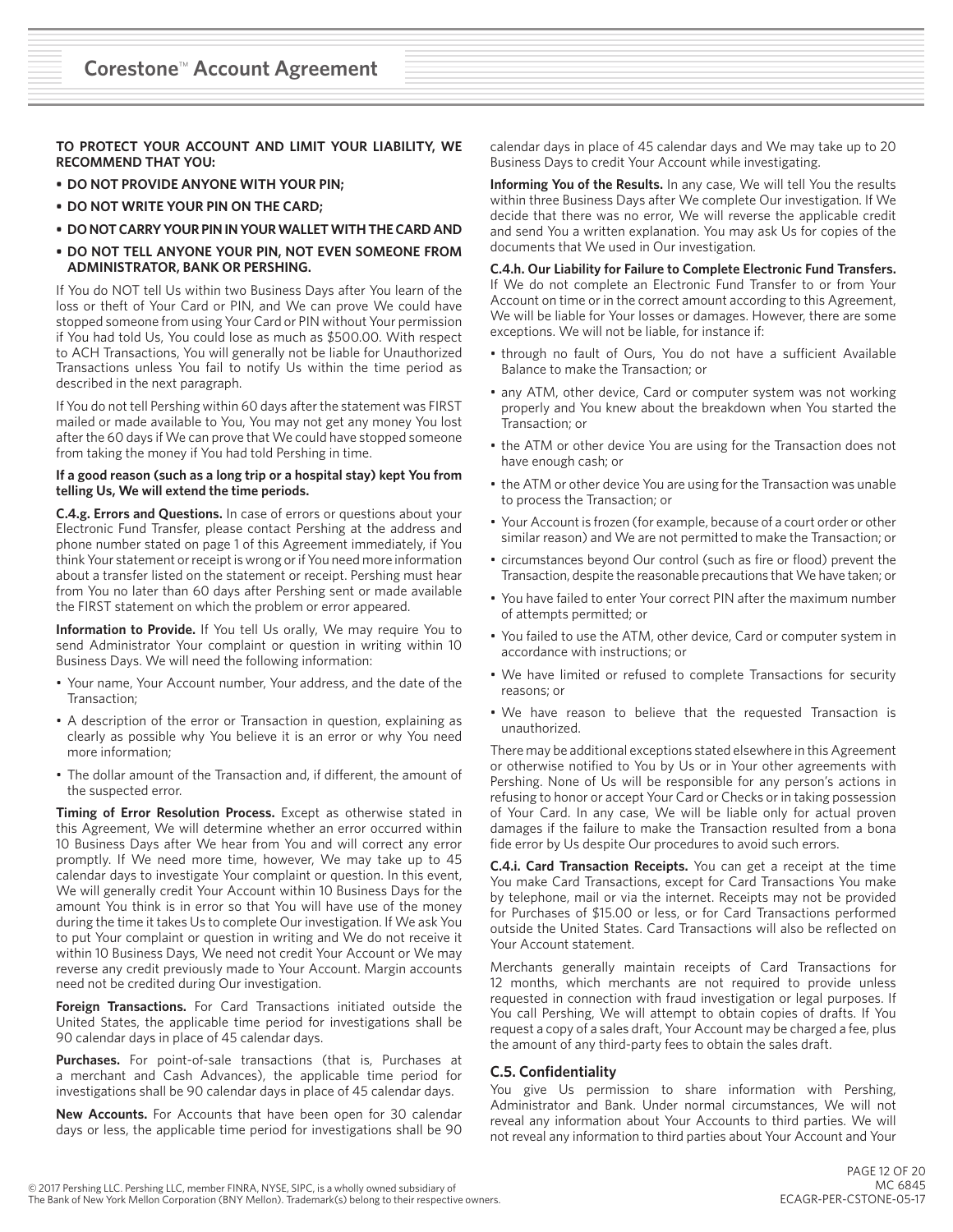Transactions EXCEPT: (1) You hereby authorize Us to share information concerning Your Transactions with Pershing, Administrator and Bank); or (2) where it is necessary for completing Your Transactions or providing any related Card and/or Check benefits to You; or (3) in order to verify the existence and condition of Your Account for a third party, such as a credit bureau or merchant; or (4) in order to comply with laws or with orders or subpoenas of government agencies or courts; or (5) if You give Us written permission; or (6) to other persons and entities in order to resolve disputes arising from Transactions; or (7) in the circumstances contemplated by Pershing's Privacy Policy, as furnished to You separately and updated or amended from time to time by Pershing.

### **C.6. Disputes Involving Your Account**

To the fullest extent permitted by law, You agree to be liable to Us for any loss, costs, or expenses, including reasonable attorneys' fees, that We may incur as a result of any dispute involving Your Account. To the fullest extent permitted by law, You authorize Us to deduct any such loss, costs or expenses from Your Account without prior notice to You. This obligation includes disputes between You and Us involving the Account and situations where We become involved in disputes between You and an authorized signor, another joint owner or a third party claiming an interest in the Account. Also, it includes those situations where You, an authorized signor, another joint owner or a third party take some action with respect to the Account which causes Us to seek the advice of counsel, even though We do not actually become involved in the dispute.

# **C.7. Our Duty of Care**

The duty of care of Pershing, Administrator and Bank to You is satisfied if reasonable banking procedures are followed. Unless We have specifically agreed with You in writing, Our duties will not include monitoring nonstandard instructions or other legends appearing on Checks. We shall be deemed to have exercised ordinary care as to Your signature if We process Your Check by automated means only (so as to clear the largest number of checks at the lowest cost to customers) or if any unauthorized signature or alteration is so skillfully made that a reasonably careful person would not readily detect it. A clerical error or mistake in judgment is not to be considered a failure to meet the duty of care of Pershing, Administrator or Bank.

The obligations of Pershing, Administrator and Bank are set forth in this Agreement. None of Pershing, Administrator or Bank is liable for the obligations of the others.

# **C.8. Extraordinary Events**

None of Pershing, Administrator or Bank is liable for loss caused directly or indirectly by government restrictions, exchange or market rulings, suspension of trading, war, strikes or other conditions beyond Our control.

# **C.9. Terminating Your Banking Services**

Pershing, Administrator, Bank or You may terminate this Banking Services Agreement, including the use of Check writing services, Cards or other Banking Services, if applicable, at any time, without closing Your Account. Without limiting the foregoing, Your Card will be cancelled and Your Check writing services, Cards or other Banking Services, as applicable, terminated effective with the closing of Your Account. You shall remain responsible for authorized charges that arise before or after such cancellation or termination. In the event of cancellation or termination for whatever reason, You shall promptly destroy all Checks and Cards. Failure to do so may result in a delay in Our complying with Your instructions regarding the disposition of assets.

# **C.10. Lawful Use**

You agree to use Your Account Card and Checks only for lawful purposes. By entering into this Agreement, You represent to Us that You are not now aware of any pending or threatened criminal proceedings that could result in losing any money in Your Account.

# **C.11. Accounts That Are Not Consumer Accounts/Non-Personal Accounts**

If You are not a "consumer" as defined in Regulation E, none of Us is required to respond to Your questions about Transactions within the time periods specified in the section titled Electronic Fund Transfers and the limitations on Your liability for Unauthorized Transactions described above do not apply. Similarly, the parameters surrounding liability, confidentiality and Documentation requirements with respect to Electronic Fund Transfers outlined above apply only with respect to Accounts established primarily for personal, family or household purposes.

# **C.12. Governing Law**

Except where specified, this Banking Services Agreement with respect to PNC Bank, N.A. shall be governed by the laws of the Commonwealth of Pennsylvania and the United States of America, as amended, and with respect to the Bank of New York Mellon shall be governed by the laws of the State of New York and the United States of America, as amended.

### **C.13. Priority of Agreements**

In the event of any conflict between this Banking Services Agreement and any other agreement You have with Pershing and/or Your Financial Organization, this Banking Services Agreement will control with respect to Your Checks, Cards, ACH and any Transactions described herein.

# **C.14. Representations and Amendments**

You agree that We shall have the right to amend this Banking Services Agreement at any time by sending notice of the amendment to You. An amendment shall be effective as of the date We establish. If We make any changes to this Banking Services Agreement that will affect You adversely (by increasing costs or liability to You, or limiting access to Your Account), We will notify You prior to the change as required by law. The change will automatically become effective unless, prior to the effective date, You notify Us of Your intention to terminate Your Check writing privileges, Card or other Banking Services, as applicable. We reserve the right to make emergency changes for security reasons, without prior written notice to You.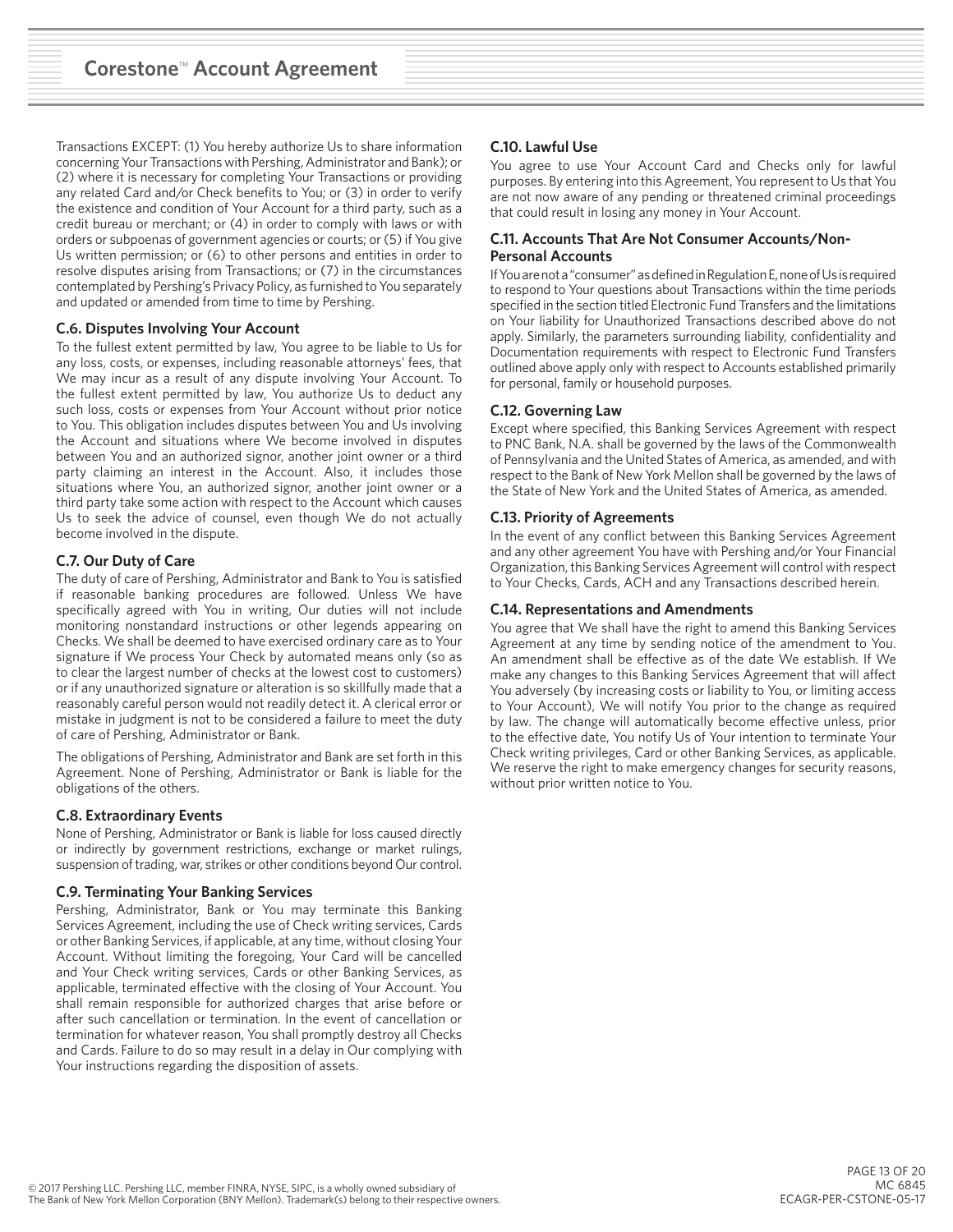# **SECTION D — BILLSUITE™ AGREEMENT**

#### **D.1. Introduction**

This Terms of Service document (hereinafter "Agreement") is a contract between you and [Pershing LLC] (hereinafter "we" or "us") in connection with the Electronic Bill Payment and Presentment service ("EBPP Service" or "Service") that is described further below. This Agreement applies to EBPP Service offered through our online banking site (the "Site") and the portion of the Site through which the EBPP Service is offered.

**D.1.a. Eligibility.** The Service is offered only to individual residents of the United States who can form legally binding contracts under applicable law. Without limiting the foregoing, the Service is not offered to minors unless the minor is using an Account in the name of the minor with a parent or guardian as a co-signor or guarantor. By using the Service, you represent that you meet these requirements and that you agree to be bound by this Agreement.

#### **D.2. Notices and Other Communications.**

**D.2.a. Notices to Us Regarding the Service.** Except as otherwise stated below, notice to us concerning the Site or the Service may be sent by postal mail to: [Pershing LLC, Asset Management Accounts, One Pershing Plaza, Jersey City, NJ 07399]. You can also call us at [800- 547-7008] for questions and other purposes concerning the Service.

**D.2.b. Notices to You Regarding the Service.** You agree that we may provide notice to you by posting it on the Site, sending you an inproduct message within the Service, emailing it to an email address that you have provided us, mailing it to any postal address that you have provided us, or by sending it as a text message to any mobile phone number that you have provided us, including but not limited to the mobile phone number that you have listed in your Service setup or customer profile. You may request a paper copy of any legally required disclosures and you may terminate your consent to receive required disclosures through electronic communications by contacting us as described above. We reserve the right to charge you a reasonable fee not to exceed twenty dollars (\$20.00) to respond to each such request.

**D.2.c. Text Messages, Calls and/or Emails to You.** By providing us with a telephone number (including a wireless/cellular, mobile telephone number and/or email address), you consent to receiving calls from us and our Service Providers at that number and/or emails from us for our everyday business purposes (including identify verification). You acknowledge and agree that such telephone calls include, but are not limited to, live telephone calls, prerecorded or artificial voice message calls, text messages, and calls made by an automatic telephone dialing system from us or our affiliates and agents. You further consent to receiving text messages from us at that number, and/or emails from us for marketing purposes in connection with the Service and consistent with our Privacy Policy. Please review our Privacy Policy for more information.

### **D.3. Defined Terms**

Capitalized terms not otherwise defined are defined in Section 23 below.

### **D.4. The Service**

The EBPP Service enables you to receive, view, and pay bills from the Site.

**D.4.a. Payment Scheduling.** The earliest possible Scheduled Payment Date for each Biller (typically four (4) or fewer Business Days from the current date) will be designated within the portion of the Site through which the Service is offered when you are scheduling the payment. Therefore, the Service will not permit you to select a Scheduled Payment Date less than the earliest possible Scheduled Payment Date designated for each Biller. When scheduling payments you must select a Scheduled Payment Date that is no later than the actual Due Date reflected on your Biller statement unless the Due Date falls on a non-Business Day. If the actual Due Date falls on a non-Business Day, you must select a Scheduled Payment Date that is at least one (1) Business Day before the actual Due Date. Scheduled Payment Dates must be prior to any late date or grace period. Depending on the method of payment, your Account may be debited prior to the Scheduled Payment Date. For example, if the selected method of payment is a draft, the draft arrives earlier than the Scheduled Payment Date due to expedited delivery by the postal service, and the Biller immediately deposits the draft, your Account may be debited earlier than the Scheduled Payment Date.

**D.4.b. Payment Authorization and Payment Remittance.** By providing the Service with names and account information of Billers to whom you wish to direct payments, you authorize the Service to follow the Payment Instructions that it receives through the Site. In order to process payments more efficiently and effectively, the Service may edit or alter payment data or data formats in accordance with Biller directives.

- When the Service receives a Payment Instruction, you authorize the Service to debit your Account and remit funds on your behalf so that the funds arrive as close as reasonably possible to the Scheduled Payment Date designated by you. You also authorize the Service to credit your Account for payments returned to the Service by the United States Postal Service or Biller, or payments remitted to you on behalf of another authorized user of the Service.
- The Service will attempt to make all your payments properly. However, the Service shall incur no liability if the Service is unable to complete any payments initiated by you because of the existence of any one or more of the following circumstances:
	- 1. If, through no fault of the Service, your Account does not contain sufficient funds to complete the transaction or the transaction would exceed the credit limit of your overdraft account;
	- 2. The payment processing center is not working properly and you know or have been advised by the Service about the malfunction before you execute the transaction;
	- 3. You have not provided the Service with the correct Account information, or the correct name, address, phone number, or account information for the Biller; and/or,
	- 4. Circumstances beyond control of the Service (such as, but not limited to, fire, flood, or interference from an outside force) prevent the proper execution of the transaction and the Service has taken reasonable precautions to avoid those circumstances.

Provided none of the foregoing exceptions are applicable, if the Service causes an incorrect amount of funds to be removed from your Account or causes funds from your Account to be directed to a Biller which does not comply with your Payment Instructions, the Service shall be responsible for returning the improperly transferred funds to your Account, and for directing to the proper Biller any previously misdirected transactions, and, if applicable, for any late payment related charges.

**D.4.c. Payment Cancellation Requests.** You may cancel or edit any Scheduled Payment (including recurring payments) by following the directions within the portion of the Site through which the Service is offered. There is no charge for canceling or editing a Scheduled Payment. Once the Service has begun processing a payment it cannot be cancelled or edited, therefore a stop payment request must be submitted.

**D.4.d. Stop Payment Requests.** The Service's ability to process a stop payment request will depend on the payment method and whether or not a check has cleared. The Service may also not have a reasonable opportunity to act on any stop payment request after a payment has been processed. If you desire to stop any payment that has already been processed, you must notify us as described in Section 2 above. Although the Service will attempt to accommodate your request, the Service will have no liability for failing to do so. The Service may also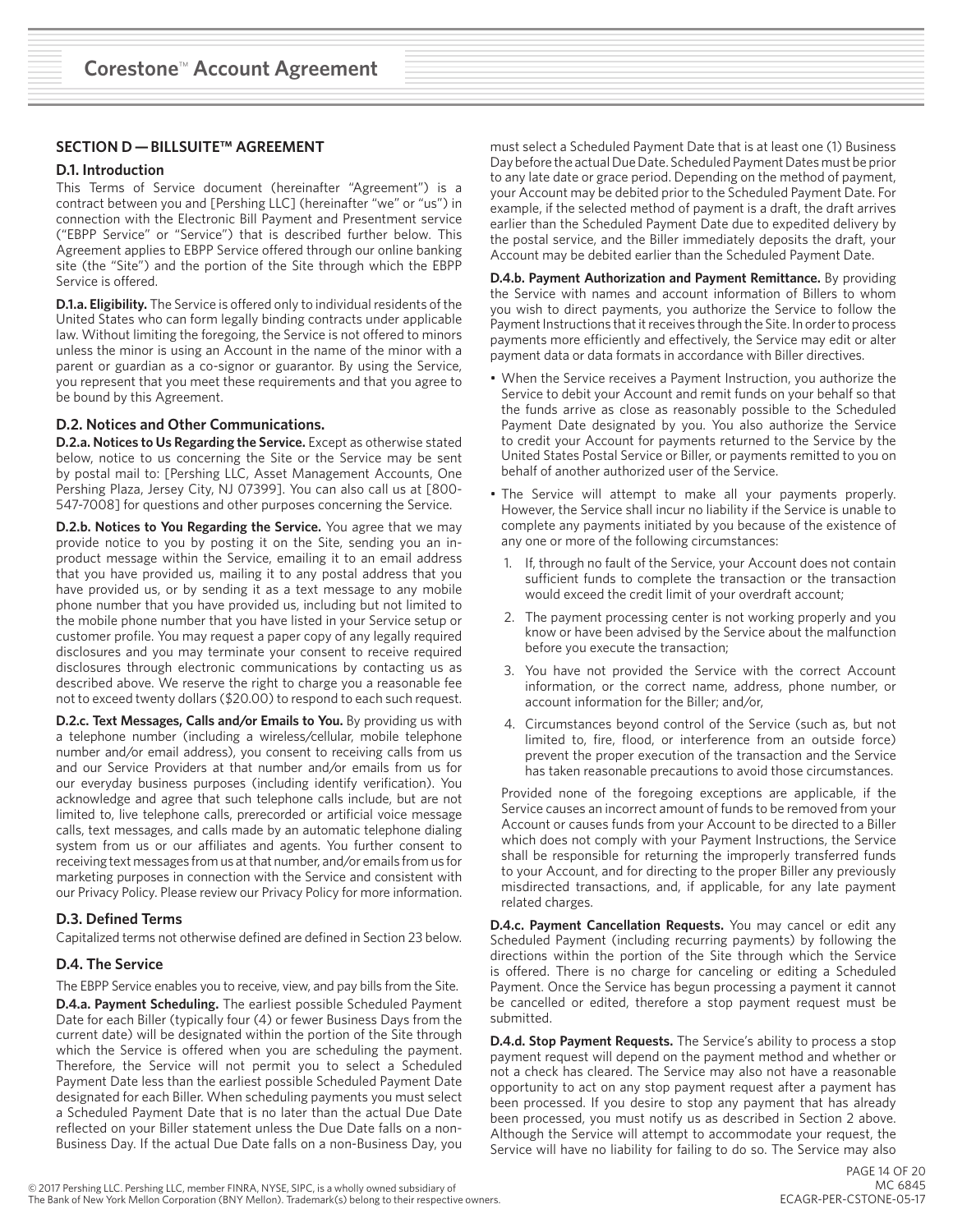require you to present your request in writing within fourteen (14) days. The charge for each stop payment request will be the current charge for such service as set out in the applicable fee schedule.

**D.4.e. Exception Payments Requests.** Exception Payments may be scheduled through the Service, however Exception Payments are discouraged and must be scheduled at your own risk. In no event shall the Service be liable for any claims or damages resulting from your scheduling of Exception Payments. The Service has no obligation to research or resolve any claim resulting from an Exception Payment; all research and resolution for any misapplied, misposted or misdirected payments will be the sole responsibility of you and not of the Service.

**D.4.f. Bill Delivery and Presentment.** The Service includes a feature that electronically presents you with electronic bills from select Billers. Electronic bills may not be available from all of your Billers. Electronic bills are provided as a convenience only, and you remain solely responsible for contacting your Billers directly if you do not receive their statements. In addition, if you elect to activate one of the Service's electronic bill options, you also agree to the following:

- **Presentation of electronic bills.** You will receive electronic bills from a Biller only if both: (a) you have designated it in the Service as one of your Billers, and (b) the Biller has arranged with our Service Provider to deliver electronic bills. The Service may then present you with electronic bills from that Biller if either: (1) you affirmatively elect online within the Service to receive electronic bills from the Biller, or (2) the Biller chooses to send you electronic bills on a temporary "trial basis." In either case, you can elect online within the Service to stop receiving electronic bills from a Biller. Electing to receive electronic bills, automatically receiving trial electronic bills, and declining further elected or trial electronic bills all occur on an individual Biller basis. The Service does not include an option to prevent ever participating in the automatic trial electronic bill feature. When affirmatively electing to receive electronic bills from a particular Biller, you may be presented with terms from that Biller for your acceptance. We are not a party to such terms.
- **Paper Copies of electronic bills.** If you start receiving electronic bills from a Biller, the Biller may stop sending you paper or other statements. The ability to receive a paper copy of your statement(s) is at the sole discretion of the Biller. Check with the individual Biller regarding your ability to obtain paper copies of electronic bills on a regular or as-requested basis.
- **Sharing Information with Billers.** You authorize us to share identifying personal information about you (such as name, address, telephone number, Biller account number) with companies that you have identified as your Billers and which we have identified as offering electronic bills for purposes of matching your identity on the Service's records and the Biller's records to (a) activate your affirmative request for electronic bills, and/or (b) confirm your eligibility for "trial basis" electronic bills.
- **Information held by the Biller.** We are unable to update or change your personal information such as, but not limited to, name, address, phone numbers and email addresses, that is held by the Biller. Any changes will require you to contact the Biller directly. Additionally it is your responsibility to maintain all usernames and passwords for all electronic Biller sites. You also agree not to use someone else's information to gain unauthorized access to another person's bill. We may, at the request of the Biller, provide to the Biller your email address, service address, or other data specifically requested by the Biller for purposes of the Biller matching your identity against its records or informing you about the Biller's services and/or bill information.
- **Activation**. We will notify the Biller of your request to receive electronic billing information. The presentment of your first electronic bill may vary from Biller to Biller and may take up to sixty (60) days,

depending on the billing cycle of each Biller. While your electronic bill feature is being activated it is your responsibility to keep your accounts current. Each electronic Biller reserves the right to accept or deny your request to receive electronic bills.

- **Authorization to obtain bill data.** You authorize us to obtain bill data from your Billers that you have requested to send you electronic bills, and from your Billers that wish to send you trial electronic bills. For some Billers, you will be asked to provide us with your user name and password for that Biller. By providing us with such information, you authorize us to use the information to obtain your bill data.
- **Notification.** We will attempt to present all of your electronic bills promptly. In addition to notification within the Service, we may send an e-mail notification to the e-mail address listed for your account. It is your sole responsibility to ensure that this information is accurate. In the event you do not receive notification, it is your responsibility to periodically logon to the Service and check on the delivery of new electronic bills. The time for notification may vary from Biller to Biller. You are responsible for ensuring timely payment of all bills.
- **Cancellation of electronic bill notification.** The electronic Biller reserves the right to cancel the presentment of electronic bills at any time. You may cancel electronic bill presentment at any time. The timeframe for cancellation of your electronic bill presentment may vary from Biller to Biller. It may take up to sixty (60) days, depending on the billing cycle of each Biller. We will notify your electronic Biller(s) as to the change in status of your account and it is your sole responsibility to make arrangements for an alternative form of bill delivery. We will not be responsible for presenting any electronic bills that are already in process at the time of cancellation.
- **Non-Delivery of electronic bill(s).** You agree to hold us harmless should the Biller fail to deliver your bill(s) or statement(s). You are responsible for ensuring timely payment of all bills. Copies of previously delivered bills must be requested from the Biller directly.
- **Accuracy and dispute of electronic bill.** We are not responsible for the accuracy of your electronic bill(s) or statement(s). We are only responsible for presenting the information we receive from the Biller. Any discrepancies or disputes regarding the accuracy of your electronic bill summary or detail must be directly addressed and resolved with the Biller by you.

**D.4.g. Biller Limitation.** The Service reserves the right to refuse to pay any Biller to whom you may direct a payment. The Service will notify you promptly if it decides to refuse to pay a Biller designated by you. This notification is not required if you attempt to make an Exception Payment under this Agreement.

**D.4.h. Returned Payments.** In using the Service, you understand that Billers and/or the United States Postal Service may return payments to the Service for various reasons such as, but not limited to, Biller's forwarding address expired; Biller account number is not valid; Biller is unable to locate account; or Biller account is paid in full. The Service will attempt to research and correct the returned payment and return it to your Biller, or void the payment and credit your Account. You may receive notification from the Service.

**D.4.i. Receipts and Transaction History.** You may view your transaction history by logging into the Service and looking at your transaction history. In addition, your transactions will be reflected on your brokerage statements.

**D.4.j. Prohibited Payments.** The following types of payments are prohibited through the Service, and we have the right, but not the obligation, to monitor for, block, cancel and/or reverse such payments: (a) payments to Billers outside of the United States or its territories; (b) payments to purchase securities; and (c) payments that violate any law, statute, ordinance or regulation.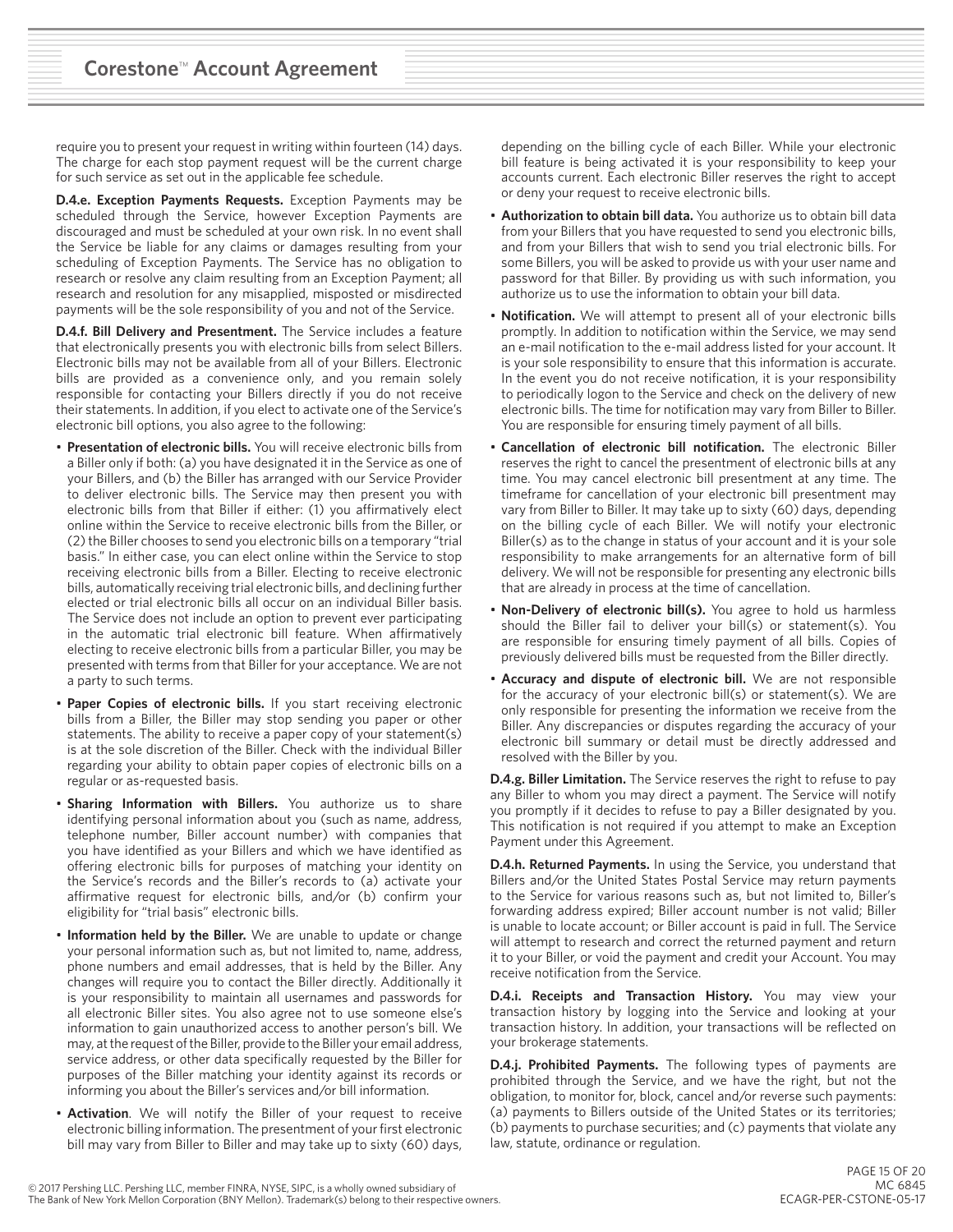• In no event shall we or our Service Providers be liable for any claims or damages resulting from your scheduling of prohibited payments. We have no obligation to research or resolve any claim resulting from a prohibited payment. All research and resolution for any misapplied, mis-posted or misdirected prohibited payments will be your sole responsibility and not ours. We encourage you to provide notice to us of any violations of the Agreement generally.

**D.4.k. Payment Methods and Amounts.** There are limits on the amount of money you can send or receive through our Service. Your limits may be adjusted from time-to-time at our sole discretion. You may log in to the Site to view your individual transaction limits. We also reserve the right to select the method in which to remit funds on your behalf though the Service, and in the event that your Account is closed or otherwise unavailable to us the method to return funds to you. These payment methods may include, but may not be limited to, an electronic or paper check or draft payment.

**D.4.l. Failed or Returned Payment Instructions.** In using the Service, you are requesting us to attempt to make payments for you from your Account. If we are unable to complete the Payment Instruction for any reason associated with your Account (for example, there are insufficient funds in your Account, or the Payment Instruction would exceed the credit or overdraft protection limit of your Account, to cover the payment), the Payment Instruction may or may not be completed. In certain circumstances, we will attempt to debit the Account a second time to complete the Payment Instruction. In some instances, you will receive a return notice from us. In each such case, you agree that:

- You will reimburse us or our Service Providers immediately upon demand the amount of the Payment Instruction if we have delivered the payment but there are insufficient funds in, or insufficient overdraft credits associated with, your Account to allow us to complete the debit processing;
- For any amount not reimbursed to us within fifteen (15) days of the initial notification, a late charge equal to one and a half percent (1.5%) monthly interest or the legal maximum, whichever rate is lower, for any unpaid amounts may be imposed by us or our Service Providers;
- You may be assessed a fee by our Service Providers and by us if the Payment Instruction cannot be debited because you have insufficient funds in your Account, or the transaction would exceed the credit or overdraft protection limit of your Account, to cover the payment, or if we cannot otherwise collect the funds from you; the fee amount will be as set forth in your fee schedule from us (including as disclosed on the Site) or your account agreement with us. You hereby authorize us to deduct these amounts from your designated Account, including by ACH debit;
- You will reimburse us and our Service Providers for any reasonable fees or costs we incur in attempting to collect any amounts from you; and
- We and our Service Providers are authorized to report the facts concerning the return to any credit reporting agency.

#### **D.4.m. Fees and Additional Charges**

• **Service Fees and Charges.** You are responsible for paying all fees associated with your use of the Service. Applicable fees will be disclosed in the within the Service or Site. Applicable fees will be charged regardless of whether the Service was used, except for fees that are specifically use-based. Use-based fees for the Service will be charged against the Account. There may also be charges for additional transactions and other optional services. There may be a charge for additional transactions and other optional services. You agree to pay such charges and authorize the Service to deduct the calculated amount from your Account. Any of our other fees (not associated with the Service) will continue to apply. Section D.4.l (Failed or Returned Payment Instructions) applies if you do not pay our fees and charges for the Service, including without limitation if we debit the Account for such fees, as described in this Section, and there are insufficient fees in the Account.

• **Telephone and Internet Fees and Charges.** You are responsible for any and all telephone access fees and Internet service fees that may be assessed by your telephone and Internet service provider.

### **D.5. Errors, Questions, and Complaints**

**D.5.a.** In case of errors or questions about your transactions, you should as soon as possible notify us as set forth in Section 2 above.

**D.5b.** If you think your periodic statement for your Account is incorrect or you need more information about a transaction listed in the periodic statement for your account, we must hear from you no later than sixty (60) days after we first send you (or make available to you) the applicable periodic statement for your account that identifies the error. You must:

- Tell us your name and account number;
- Describe the error or the transaction in question, and explain as clearly as possible why you believe it is an error or why you need more information; and,
- Tell us the dollar amount of the suspected error.

**D.5.c.** If you tell us orally, we may require that you send your complaint in writing within ten (10) Business Days after your oral notification. Except as described below, we will determine whether an error occurred within ten (10) Business Days after you notify us of the error. We will tell you the results of our investigation within three (3) Business Days after we complete our investigation of the error, and will correct any error promptly. However, if we require more time to confirm the nature of your complaint or question, we reserve the right to take up to fortyfive (45) days to complete our investigation. If we decide to do this, we will provisionally credit your Account within ten (10) Business Days for the amount you think is in error. If we ask you to submit your complaint or question in writing and we do not receive it within ten (10) Business Days, we may not provisionally credit your Account. If it is determined there was no error we will mail you a written explanation within three (3) Business Days after completion of our investigation. You may ask for copies of documents used in our investigation. We may revoke any provisional credit provided to you if we find an error did not occur.

#### **D.6. Your Liability for Unauthorized Transfers**

Immediately following your discovery of an unauthorized Payment Instruction, you should notify us as set forth in Section 2 above. If you tell us within two (2) Business Days after you discover your password or other means to access your account through which you access the Service has been lost or stolen, your liability is no more than \$50.00 should someone access your account without your permission. If you do not tell us within two (2) Business Days after you learn of such loss or theft, and we can prove that we could have prevented the unauthorized use of your password or other means to access your account if you had told us, you could be liable for as much as \$500.00. If your financial institution statement contains payments that you did not authorize, you must tell us at once. If you do not tell us within sixty (60) days after the statement was made available to you, you may lose any amount transferred without your authorization after the sixty (60) days if we can prove that we could have stopped someone from taking the money had you told us in time. You could lose all the money in your Account (plus the maximum amount available via margin, if any). **If a good reason (such as a long trip or a hospital stay) prevented you from telling us, we will extend the period.** 

#### **D.7. Additional Responsibilities**

In addition to your other responsibilities set forth in this Agreement,

**D.7.a. Address or Banking Changes.** It is your sole responsibility and you agree to ensure that the contact information in your user profile is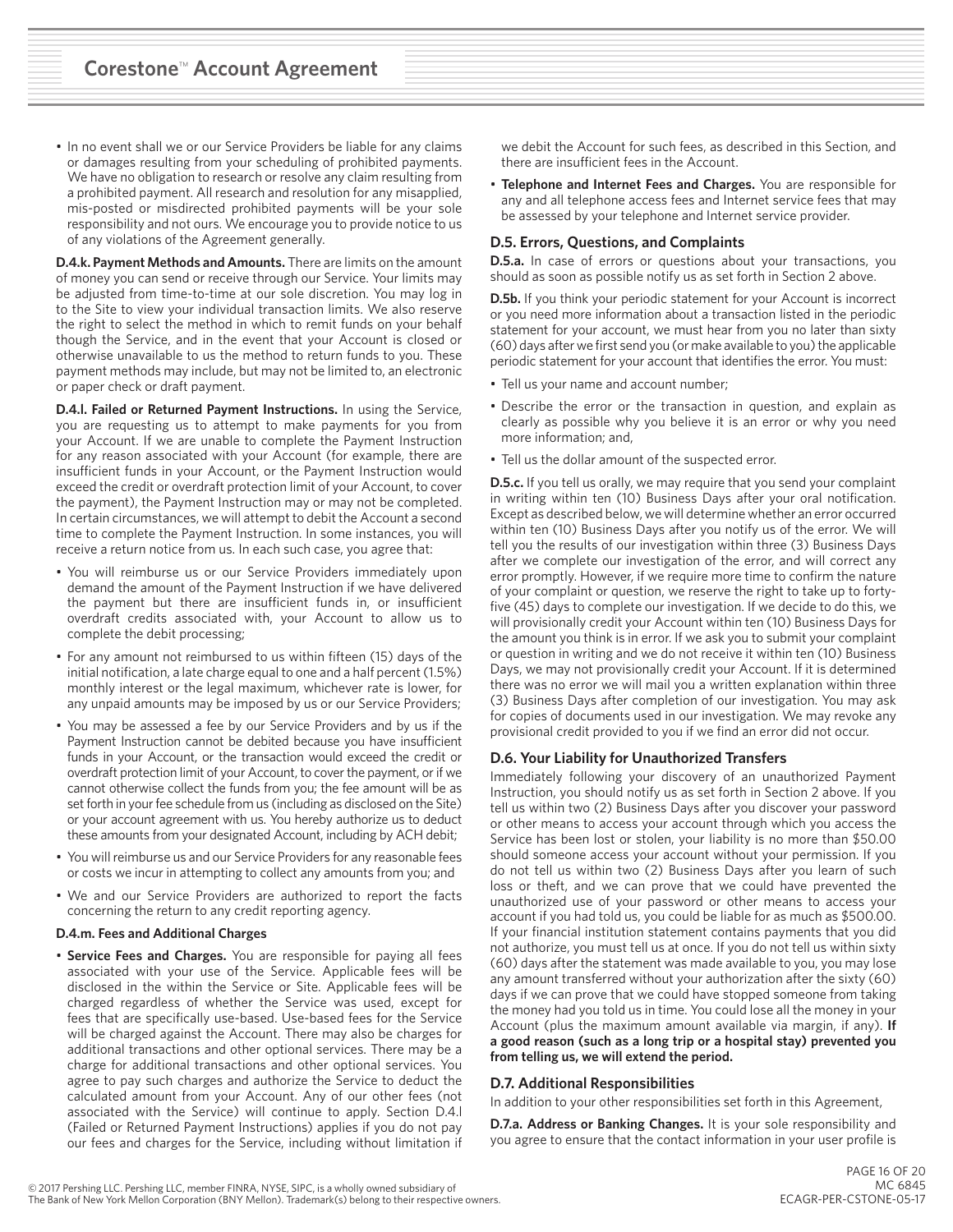current and accurate. This includes, but is not limited to, name, physical address, phone numbers and email addresses. Changes may be able to be made within the user interface of the Service or by notifying us as set forth in Section 2 above. We are not responsible for any payment processing errors or fees incurred if you do not provide accurate Account, Payment Instructions or contact information.

**D.7.b. Billers, Products and Services.** We do not have control of, or liability for, any products or services that are paid for with our Service. We also do not guarantee the identity of any user of the Service (including but not limited to recipients to whom you send payments). This Agreement does not alter your liability or obligations that currently exist between you and your Billers.

**D.7.c. Taxes.** It is your responsibility to determine what, if any, taxes apply to the transactions you make or receive, and it is your responsibility to collect, report and remit the correct tax to the appropriate tax authority. We are not responsible for determining whether taxes apply to your transaction, or for collecting, reporting or remitting any taxes arising from any transaction.

**D.7.d. Password and Security.** If you are issued or create any password or other credentials to access the Service or the portion of the Site through which the Service is offered, you agree not to give or make available your password or credentials to any unauthorized individuals, and you agree to be responsible for all actions taken by anyone to whom you have provided such credentials. If you believe that your credentials have been lost or stolen or that someone may attempt to use them to access the Site or Service without your consent, you must notify us at once at the telephone number provided in Section 2 above. See also Section 6 above regarding how the timeliness of your notice impacts your liability for unauthorized transfers.

### **D.8. Information Authorization**

**D.8.a.** Your enrollment in the Service may not be fulfilled if we cannot verify your identity or other necessary information. Through your enrollment in or use of the Service, each Service Provider has the right to conduct standard credit screening on you for purposes of authentication, conducting risk assessments, setting risk parameters and transaction limitations in connection with your use of the Service. You agree that each Service Provider reserves the right to request a review of your credit rating at its own expense through an authorized bureau. In addition, you agree that each Service Provider reserves the right to obtain personal information about you, including without limitation, financial information and transaction history regarding your Account. You further understand and agree that we reserve the right to use personal information about you for our and our Service Providers' everyday business purposes, such as to maintain your ability to access the Service, to authenticate you when you log in, to send you information about the Service, to perform fraud screening, to verify your identity, to determine your transaction limits, to perform collections, to comply with laws, regulations, court orders and lawful instructions from government agencies, to protect the personal safety of subscribers or the public, to defend claims, to resolve disputes, to troubleshoot problems, to enforce this Agreement, and to protect our rights and property. For the avoidance of doubt, such personal information may include, without limitation your name, e-mail address, zip or postal code, account information (e.g. financial data, user identification, password and/or personal information number, as well as the ABA Routing and Transit Number that are specific to your account). Additionally, we and our Service Providers may use your information for risk management purposes and may use, store and disclose your information acquired in connection with this Agreement as permitted by law, including (without limitation) any use to effect, administer or enforce a transaction or to protect against or prevent actual or potential fraud, unauthorized transactions, claims or other liability. We and our Service Providers shall have the right to retain such data even after termination or expiration of this Agreement solely for risk management, regulatory compliance, audit reasons and as required by applicable law. In addition we and our Service Providers may use, store and disclose such information acquired in connection with the Service in statistical form for pattern recognition, modeling, enhancement and improvement, system analysis and to analyze the performance of the Service.

**D.8.b.** You further agree that we and the Service Providers reserve the right to obtain financial information regarding your account from a Biller (for example, to resolve payment posting problems or for verification).

**D.8.c.** Disclosure of Account Information to Third Parties. It is our general policy to treat your Account information as confidential. However, we will disclose information to third parties about your Account or the transactions you make in the following situations pursuant to our Privacy Policy, in addition to the circumstances set forth in Section 8(a) above:

- Where it is necessary for completing transactions, including for resolving posting problems;
- Where it is necessary for activating additional services;
- In order to verify the existence and condition of your account to a third party, such as a credit bureau or Biller;
- To a consumer reporting agency for research purposes only;
- In order to comply with a governmental agency or court orders; or,
- If you give us your written permission.

### **D.9. Service Termination, Cancellation, or Suspension**

If you wish to cancel the Service, you may notify us as set forth in Section 2 above. Any payment(s) that have begun processing before the requested cancellation date will be processed by us. You agree that we may terminate or suspend your use of the Service at any time and for any reason or no reason. Neither termination, cancellation nor suspension shall affect your liability or obligations under this Agreement.

### **D.10. Intellectual Property**

All marks and logos related to the Service are either trademarks or registered trademarks of us or our licensors. In addition, all page headers, custom graphics, button icons, and scripts are our service marks, trademarks, and/or trade dress or those of our licensors. You may not copy, imitate, or use any of the above without our prior written consent, which we may withhold in our sole discretion, and you may not use them in a manner that is disparaging to us or the Service or display them in any manner that implies our sponsorship or endorsement. All right, title and interest in and to the Service, the portion of the Site through which the Service is offered, the technology related to the Site and Service, and any and all technology and any content created or derived from any of the foregoing, is our exclusive property or that of our licensors.

You shall not (a) transfer or otherwise sublicense the right to use the Services; (b) attempt to copy or otherwise reproduce the Services; (c) attempt to access, decompile, reverse engineer or otherwise derive the source code for the Services; (d) resell or use the Services for the benefit of any U.S. financial institution or any third party; or, (e) alter, remove or fail to include any copyright notice or other proprietary rights notices that appear on any user interfaces related to the Services or authorized reproductions thereof.

### **D. 11. Links and Frames**

Links to other sites may be provided on the portion of the Site through which the Service is offered for your convenience. By providing these links, we are not endorsing, sponsoring or recommending such sites or the materials disseminated by or services provided by them, and are not responsible for the materials, services or other situations at or related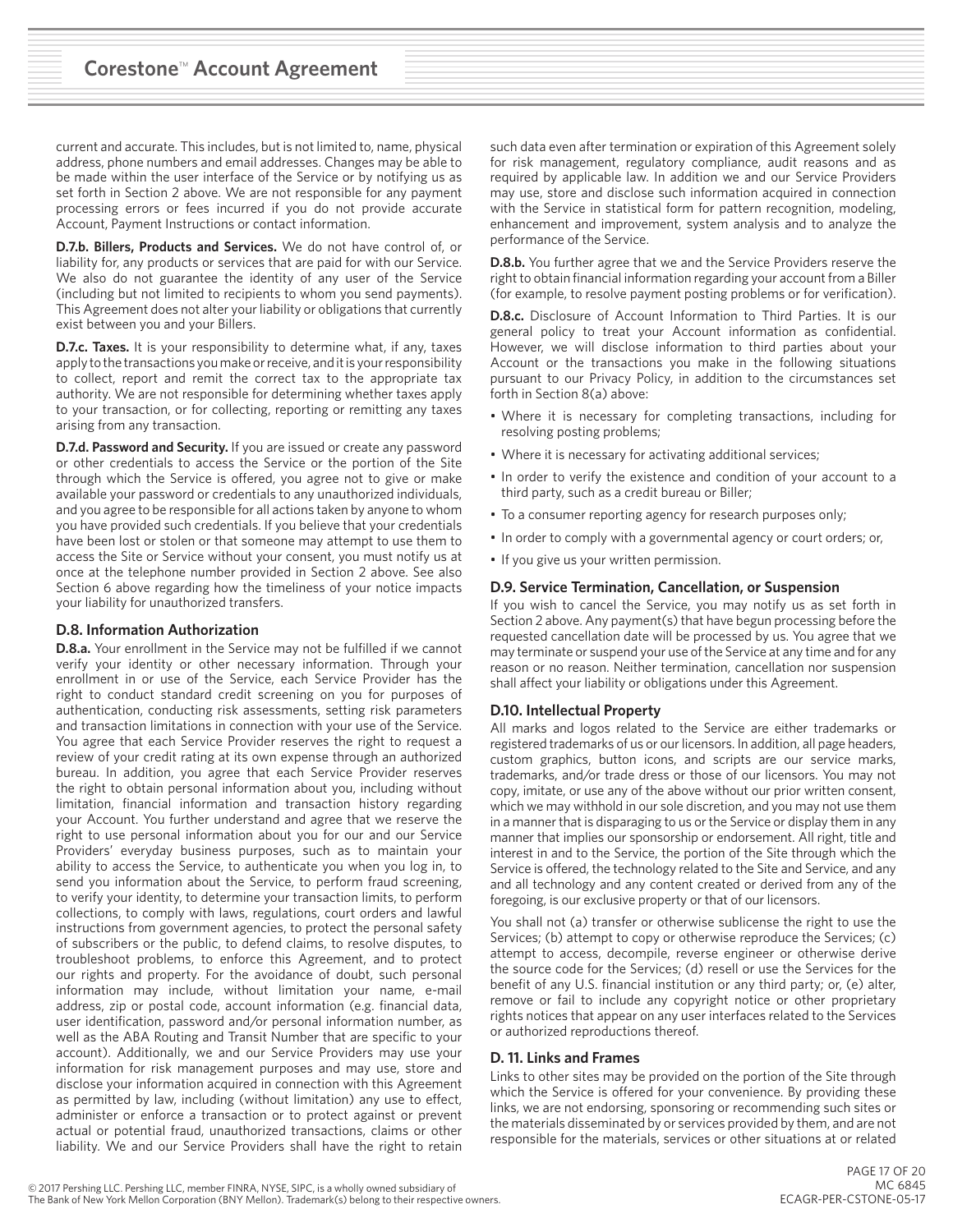to or from any other site, and make no representations concerning the content of sites listed in any of the Service web pages. Consequently, we cannot be held responsible for the accuracy, relevancy, copyright compliance, legality or decency of material contained in sites listed in any search results or otherwise linked to the Site. For example, if you "click" on a banner advertisement or a search result, your "click" may take you off the Site. This may include links from advertisers, sponsors, and content partners that may use our logo(s) as part of a co-branding agreement. These other sites may send their own cookies to users, collect data, solicit personal information, or contain information that you may find inappropriate or offensive. In addition, advertisers on the Site may send cookies to users that we do not control. You may link to the home page of our Site. However, you may not link to other pages of our Site without our express written permission. You also may not "frame" material on our Site without our express written permission. We reserve the right to disable links from any third party sites to the Site.

# **D.12. Disputes**

**D.12.a. General.** In the event of a dispute regarding the Service, you and we agree to resolve the dispute by looking to this Agreement.

**D.12.b. Arbitration. For any claim (excluding claims for injunctive or other equitable relief) where the total amount of the award sought is less than \$10,000.00 USD, the party requesting relief may elect to resolve the dispute in a cost effective manner through binding non-appearance-based arbitration. If a party elects arbitration, that party will initiate such arbitration through Judicial Arbitration and Mediation Services ("JAMS"), the American Arbitration Association ("AAA"), or an established alternative dispute resolution (ADR) administrator mutually agreed upon by the parties. The parties agree that that the following rules shall apply: (a) the arbitration may be conducted telephonically, online and/or be solely based on written submissions, at the election of the party initiating the arbitration; (b) the arbitration shall not involve any personal appearance by the parties, their representatives or witnesses unless otherwise mutually agreed by the parties; (c) discovery shall not be permitted; (d) the matter shall be submitted for decision within ninety (90) days of initiation of arbitration, unless otherwise agreed by the parties, and the arbitrator must render a decision within thirty (30) days of submission; and (e) any award in such arbitration shall be final and binding upon the parties and may be submitted to any court of competent jurisdiction for confirmation. The parties acknowledge that remedies available under federal, state and local laws remain available through arbitration. NO CLASS ACTION, OTHER REPRESENTATIVE ACTION, OR PRIVATE ATTORNEY GENERAL ACTION, OR JOINDER OR CONSOLIDATION OF ANY CLAIM WITH A CLAIM OF ANOTHER PERSON SHALL BE ALLOWABLE IN ARBITRATION.** 

**D.12.c. Law and Forum for Disputes.** Unless our account agreement with you states otherwise, this Agreement shall be governed by and construed in accordance with the laws of the State in which you reside, without regard to its conflicts of laws provisions. To the extent that the terms of this Agreement conflict with applicable state or federal law, such state or federal law shall replace such conflicting terms only to the extent required by law. Unless expressly stated otherwise, all other terms of this Agreement shall remain in full force and effect. Unless our account agreement with you states otherwise, you agree that any claim or dispute you may have against us (other than those which are arbitrated under Section 12(b) above) must be resolved by a court located in the county in which you reside. You agree to submit to the personal jurisdiction of such courts for the purpose of litigating all claims or disputes unless said claim is submitted to arbitration under Section 12(b) above. The United Nations Convention on Contracts for the International Sale of Goods shall not apply to this Agreement. Both parties agree to waive any right to have a jury participate in the resolution of any dispute or claim between the parties or any of their respective Affiliates arising under this Agreement.

# **D.13. Indemnification**

You agree to defend, indemnify and hold harmless us and our Affiliates and Service Providers and their Affiliates and the employees and contractors of each of these, from any loss, damage, claim or demand (including attorneys' fees) made or incurred by any third party due to or arising out of your breach of this Agreement and/or your improper use of either the Site or the Service.

# **D.14. Release**

You release us and our Affiliates and Service Providers and the employees and contractors of each of these, from any and all claims, demands and damages (actual and consequential) of every kind and nature arising out of or in any way connected with any dispute that may arise between you or one or more other users of the Site or the applicable Service. In addition, if applicable to you, you waive California Civil Code §1542, which states that a general release does not extend to claims which the creditor does not know or suspect to exist in his favor at the time of executing the release, which if not known by him must have materially affected his settlement with the debtor.

# **D.15. No Waiver**

We shall not be deemed to have waived any rights or remedies hereunder unless such waiver is in writing and signed by one of our authorized representatives. No delay or omission on our part in exercising any rights or remedies shall operate as a waiver of such rights or remedies or any other rights or remedies. A waiver on any one occasion shall not be construed as a bar or waiver of any rights or remedies on future occasions.

# **D.16. Improper Use**

If we have reason to believe that you have engaged in any of the prohibited payments described in this Agreement or have otherwise breached your obligations under this Agreement, we may terminate, suspend or limit your access to or use of the Site or the Service and may not provide our services to you in the future. In addition, we may notify law enforcement, regulatory authorities, impacted third parties, and others as we deem appropriate. The remedies contained in this Section 16 are cumulative and are in addition to the other rights and remedies available to us under this Agreement, by law or otherwise.

### **D.17. Exclusions of Warranties**

THE SITE AND SERVICE AND RELATED DOCUMENTATION ARE PROVIDED "AS IS" WITHOUT WARRANTY OF ANY KIND, EITHER EXPRESSED OR IMPLIED, INCLUDING, BUT NOT LIMITED TO, THE IMPLIED WARRANTIES OF TITLE, MERCHANTABILITY, FITNESS FOR A PARTICULAR PURPOSE, AND NON-INFRINGEMENT. IN PARTICULAR, WE DO NOT GUARANTEE CONTINUOUS, UNINTERRUPTED OR SECURE ACCESS TO ANY PART OF OUR SERVICE, AND OPERATION OF OUR SITE MAY BE INTERFERED WITH BY NUMEROUS FACTORS OUTSIDE OF OUR CONTROL. SOME STATES DO NOT ALLOW THE DISCLAIMER OF CERTAIN IMPLIED WARRANTIES, SO THE FOREGOING DISCLAIMERS MAY NOT APPLY TO YOU. THIS PARAGRAPH GIVES YOU SPECIFIC LEGAL RIGHTS AND YOU MAY ALSO HAVE OTHER LEGAL RIGHTS THAT VARY FROM STATE TO STATE.

# **D.18. Limitation of Liability**

SUBJECT TO APPLICABLE LAW, THE FOREGOING SHALL CONSTITUTE YOUR EXCLUSIVE REMEDIES AND THE ENTIRE LIABILITY OF US AND OUR AFFILIATES AND SERVICE PROVIDERS AND THE EMPLOYEES AND CONTRACTORS OF EACH OF THESE, FOR THE SERVICE AND THE PORTION OF THE SITE THROUGH WHICH THE SERVICE IS OFFERED. YOU ACKNOWLEDGE AND AGREE THAT FROM TIME TO TIME, THE SERVICE MAY BE DELAYED, INTERRUPTED OR DISRUPTED PERIODICALLY FOR AN INDETERMINATE AMOUNT OF TIME DUE TO CIRCUMSTANCES BEYOND OUR REASONABLE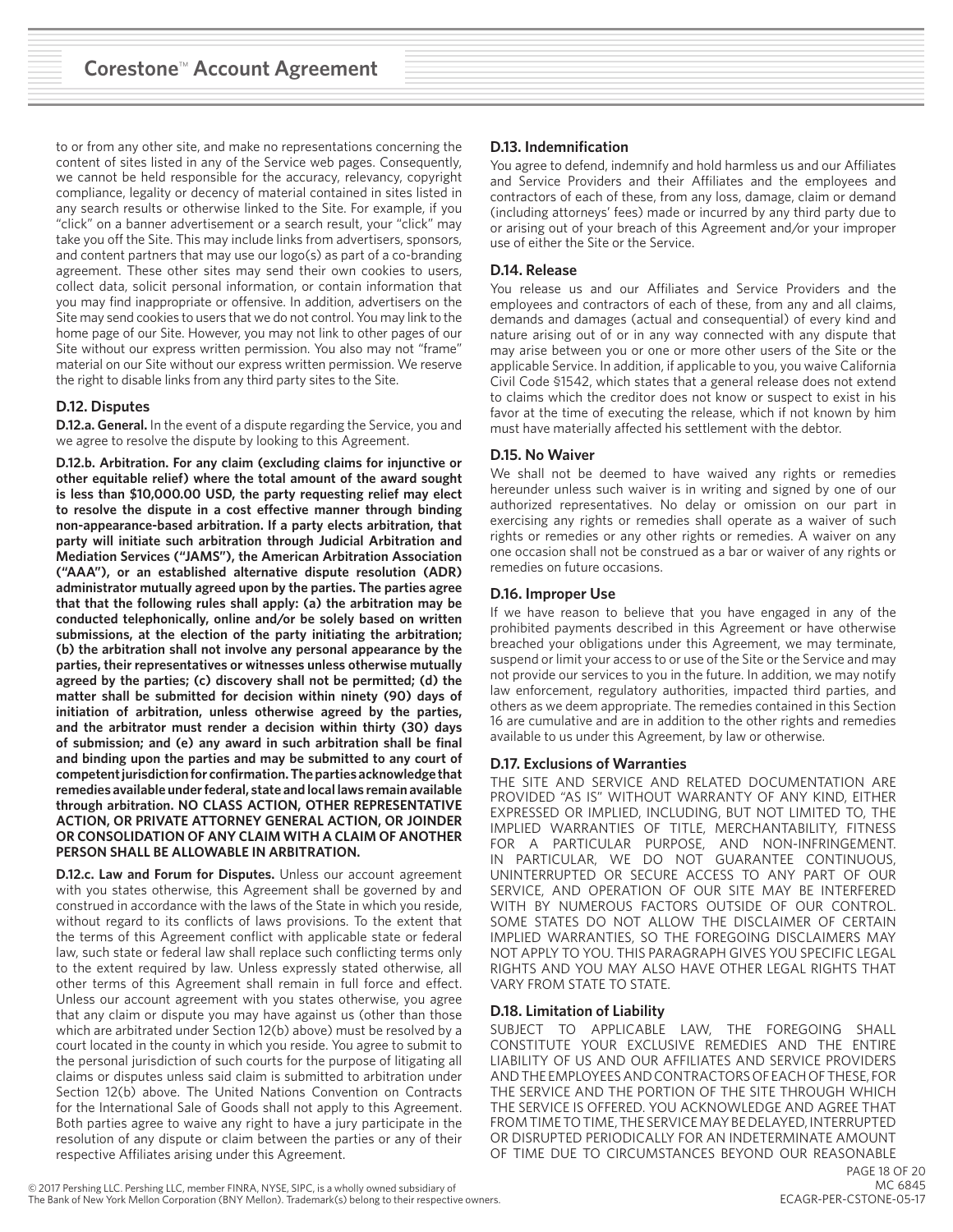CONTROL, INCLUDING BUT NOT LIMITED TO ANY INTERRUPTION, DISRUPTION OR FAILURE IN THE PROVISION OF THE SERVICE, WHETHER CAUSED BY STRIKES, POWER FAILURES, EQUIPMENT MALFUNCTIONS INTERNET DISRUPTION OR OTHER REASONS.

IN NO EVENT SHALL WE OR OUR AFFILIATES OR SERVICE PROVIDERS OR THE EMPLOYEES OR CONTRACTORS OF ANY OF THESE, BE LIABLE FOR ANY CLAIM ARISING FROM OR RELATED TO THE SERVICE CAUSED BY OR ARISING OUT OF ANY SUCH DELAY, INTERRUPTION, DISRUPTION OR SIMILAR FAILURE. IN NO EVENT SHALL WE OR OUR AFFILIATES OR SERVICE PROVIDERS OR THE EMPLOYEES OR CONTRACTORS OF ANY OF THESE, BE LIABLE FOR ANY INDIRECT, SPECIAL, INCIDENTAL, CONSEQUENTIAL, PUNITIVE OR EXEMPLARY DAMAGES, INCLUDING LOSS OF GOODWILL OR LOST PROFITS (EVEN IF ADVISED OF THE POSSIBILITY THEREOF) ARISING IN ANY WAY OUT OF THE INSTALLATION, USE, OR MAINTENANCE OF THE SERVICE OR THE PORTION OF THE SITE THROUGH WHICH THE SERVICE IS OFFERED, EVEN IF SUCH DAMAGES WERE REASONABLY FORESEEABLE AND NOTICE WAS GIVEN REGARDING THEM.

NONE OF WE, OUR AFFILIATES, SERVICE PROVIDERS OR THE EMPLOYEES OR CONTRACTORS OF ANY OF THESE BE LIABLE FOR ANY CLAIM ARISING FROM OR RELATED TO THE SERVICE OR THE PORTION OF THE SITE THROUGH WHICH THE SERVICE IS OFFERED THAT YOU DO NOT STATE IN WRITING IN A COMPLAINT FILED IN A COURT OR ARBITRATION PROCEEDING AS DESCRIBED IN SECTION 12 ABOVE WITHIN TWO (2) YEARS OF THE DATE THAT THE EVENT GIVING RISE TO THE CLAIM OCCURRED.

SUBJECT TO APPLICABLE LAW, THESE LIMITATIONS WILL APPLY TO ALL CAUSES OF ACTION, WHETHER ARISING FROM BREACH OF CONTRACT, TORT (INCLUDING NEGLIGENCE) OR ANY OTHER LEGAL THEORY. OUR AGGREGATE LIABILITY, AND THE AGGREGATE LIABILITY OF OUR AFFILIATES AND SERVICE PROVIDERS AND THE EMPLOYEES AND CONTRACTORS OF EACH OF THESE, TO YOU AND ANY THIRD PARTY FOR ANY AND ALL CLAIMS OR OBLIGATIONS RELATING TO THIS AGREEMENT SHALL BE LIMITED TO DIRECT OUT OF POCKET DAMAGES UP TO A MAXIMUM OF \$500 (FIVE HUNDRED DOLLARS). SOME FEDERAL LAWS AND SOME STATES DO NOT ALLOW THE EXCLUSION OR LIMITATION OF INCIDENTAL OR CONSEQUENTIAL DAMAGES SO THE ABOVE LIMITATION OR EXCLUSION MAY NOT APPLY TO YOU.

# **D.19. Complete Agreement, Severability, Captions, and Survival**

You agree that this Agreement is the complete and exclusive statement of the agreement between us, sets forth the entire understanding between us and you with respect to the Service and the portion of the Site through which the Service is offered and supersedes any proposal or prior agreement, oral or written, and any other communications between us. If any provision of this Agreement is held to be invalid or unenforceable, such provision shall be struck and the remaining provisions shall be enforced. The captions of Sections in this Agreement are for convenience only and shall not control or affect the meaning or construction of any of the provisions of this Agreement. Sections D6, D7, D8 and D10–D20 of this Agreement, as well as any other terms which by their nature should survive, will survive the termination of this Agreement. If there is a conflict between the terms of this Agreement and something stated by an employee or contractor of ours (including but not limited to its customer care personnel), the terms of the Agreement will prevail.

# **D.20. Service Providers**

We are offering you the Service through one or more Service Providers that we have engaged to render some or all of the Service to you on our behalf. However, notwithstanding that we have engaged a Service Provider to render some or all of the Service to you, we are the sole party liable to you for any payments or transfers conducted using the

Service and we are solely responsible to you and any third party to the extent any liability attaches in connection with the Service. You agree that we have the right under this Agreement to delegate to Service Providers all of the rights and performance obligations that we have under this Agreement, and that the Service Providers will be third party beneficiaries of this Agreement and will be entitled to all the rights and protections that this Agreement provides to us.

## **D.21. Amendments**

Subject to applicable law, we may amend this Agreement and any applicable fees and charges for the Service at any time by posting a revised version on the Site. The revised version will be effective at the time it is posted unless a delayed effective date is expressly stated in the revision. Any use of the Service after a notice of change or after the posting of a revised version of this Agreement on the Site will constitute your agreement to such changes and revised versions. Further, we may, from time to time, revise, update, upgrade or enhance the Service and/ or related applications or material, which may render all such prior versions obsolete. Consequently, we reserve the right to terminate this Agreement as to all such prior versions of the Service, and/or related applications and material, and limit access to only the Service's more recent revisions, updates, upgrades or enhancements.

### **D.22. Assignment**

You may not transfer or assign any rights or obligations you have under this Agreement without our prior written consent, which we may withhold in our sole discretion. We reserve the right to transfer or assign this Agreement or any right or obligation under this Agreement at any time to any party. We may also assign or delegate certain of our rights and responsibilities under this Agreement to independent contractors or other third parties.

# **D. 23. Definitions**

**"Account"** is a transaction account you hold with use from which your payments will be debited, your Service fees, if any, will be automatically debited, or to which payments and credits to you will be credited, that is eligible for the Service.

**"Affiliates"** are companies related by common ownership or control.

**"Biller"** is the person or entity to which you wish a bill payment to be directed or is the person or entity from which you receive electronic bills, as the case may be.

**"Business Day"** is every Monday through Friday, excluding Federal Reserve holidays or other days that banks are legally closed.

**"Due Date"** is the date reflected on your Biller statement for which the payment is due, not the late payment date or the date beginning or a date during any grace period.

**"Exception Payments"** means tax payments, court order payments, and payments to deposit accounts or brokerage accounts, payments to settle securities transactions (including, without limitation, stocks, bonds, securities, futures (forex), options, or an investment interest in any entity or property).

**"Payment Instruction"** is the information provided by you to the Service for a bill payment to be made to a Biller (such as, but not limited to, Biller name, Biller account number, and Scheduled Payment Date).

**"Scheduled Payment"** is a payment that has been scheduled through the Service but has not begun processing.

**"Scheduled Payment Date"** is the day you want your Biller to receive your bill payment, unless the Scheduled Payment Date falls on a non-Business Day in which case it will be considered to be the previous Business Day.

**"Service Provider"** means companies that we have engaged (and their Affiliates) to render some or all of the Service to you on our behalf.